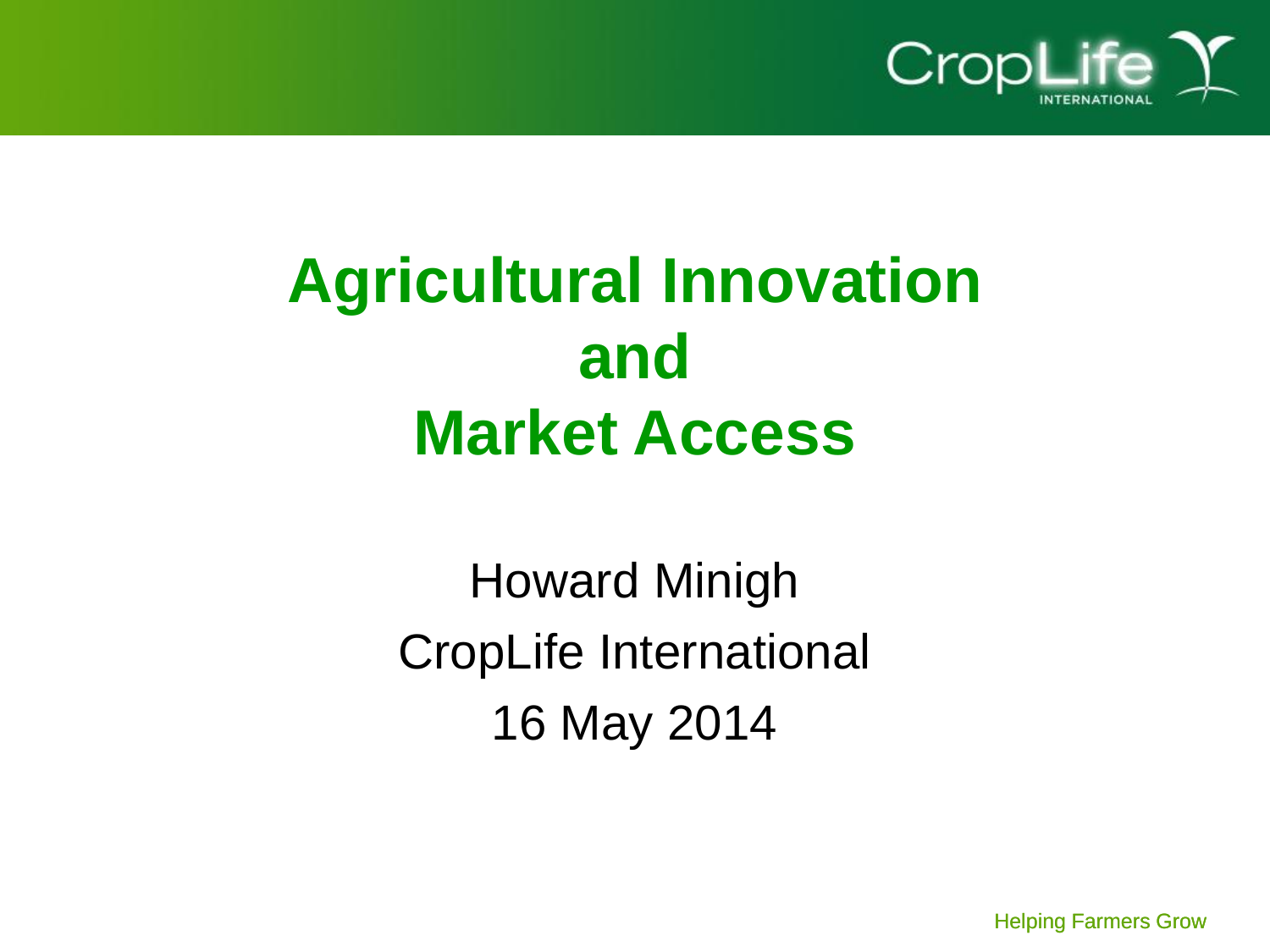## **Global Representative for Plant Science**



#### **AFRICA/MIDDLE EAST**

**AFRICABIO** 

**CROPLIFE AFRICA/** MIDDLE EAST

#### **ASIA PACIFIC**

**CBI JAPAN** 

**JAPAN CROP PROTECTION ASSOCIATION** 

**CROPLIFE ASIA** 

#### **NORTH AMERICA**

CROPLIFE CANADA

CropLife<sup>7</sup>

CROPLIFE AMERICA

**BIOTECHNOLOGY INDUSTRY** ORGANIZATION (BIO)

**AGROBIO MEXICO** 

#### **EUROPE**

**EUROPABIO** 

**EUROPEAN CROP** PROTECTION ASSOCIATION

#### **LATIN AMERICA**

CROPLIFE LATIN AMERICA

**AGROBIO BRAZIL** 

**CIB BRAZIL** 

**ARGENBIO**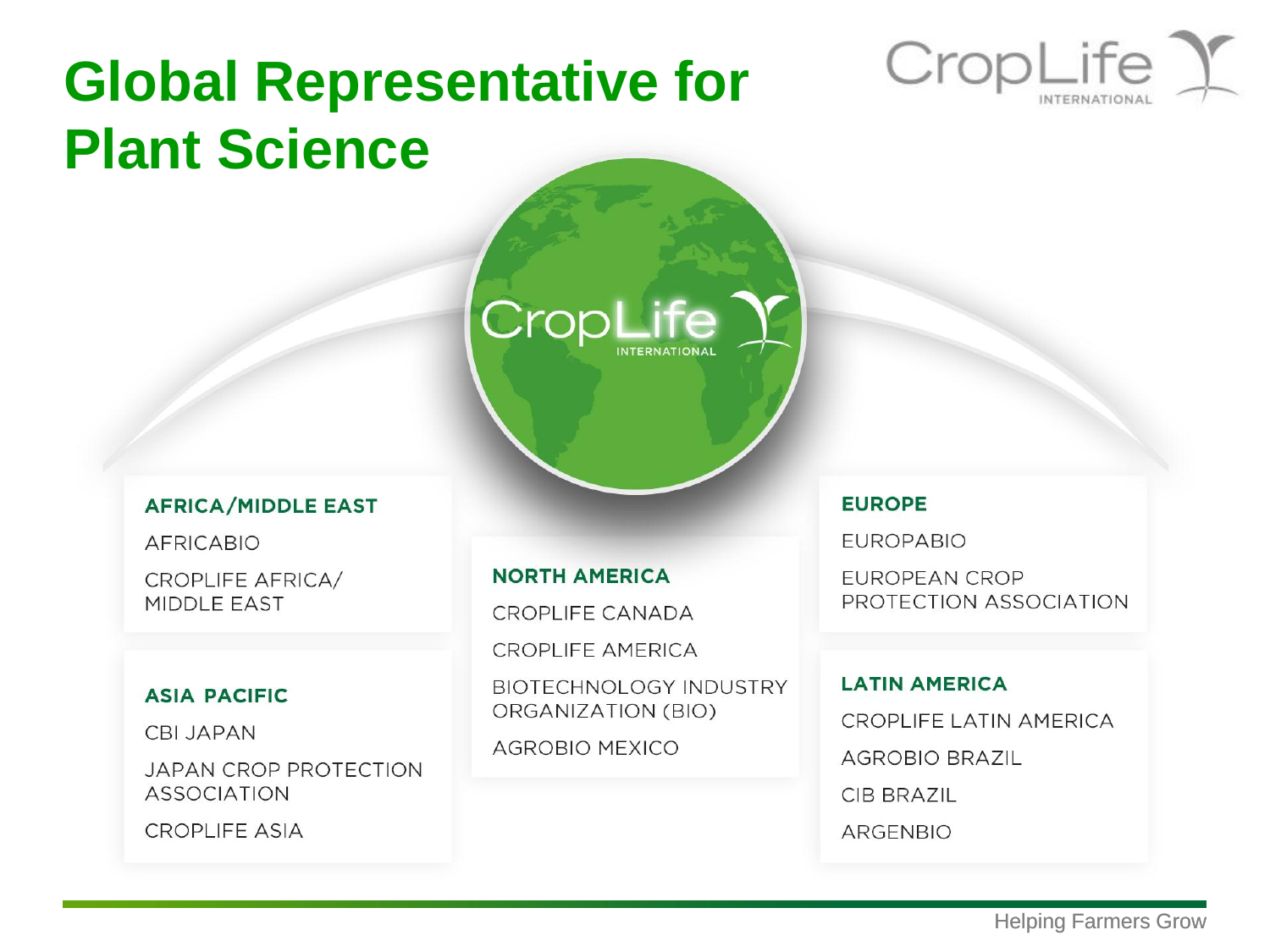## **CropLife Engagement**



- Intergovernmental policy
	- Food security, sustainability, climate change, biodiversity
- •Education, market acceptance, communication
- Regulatory frameworks
- •International trade
	- Import market approvals
	- Asynchronous approvals
	- Low level presence (LLP)
	- TradeStatus database
- Stewardship
	- Launch Stewardship Guideline
- Intellectual property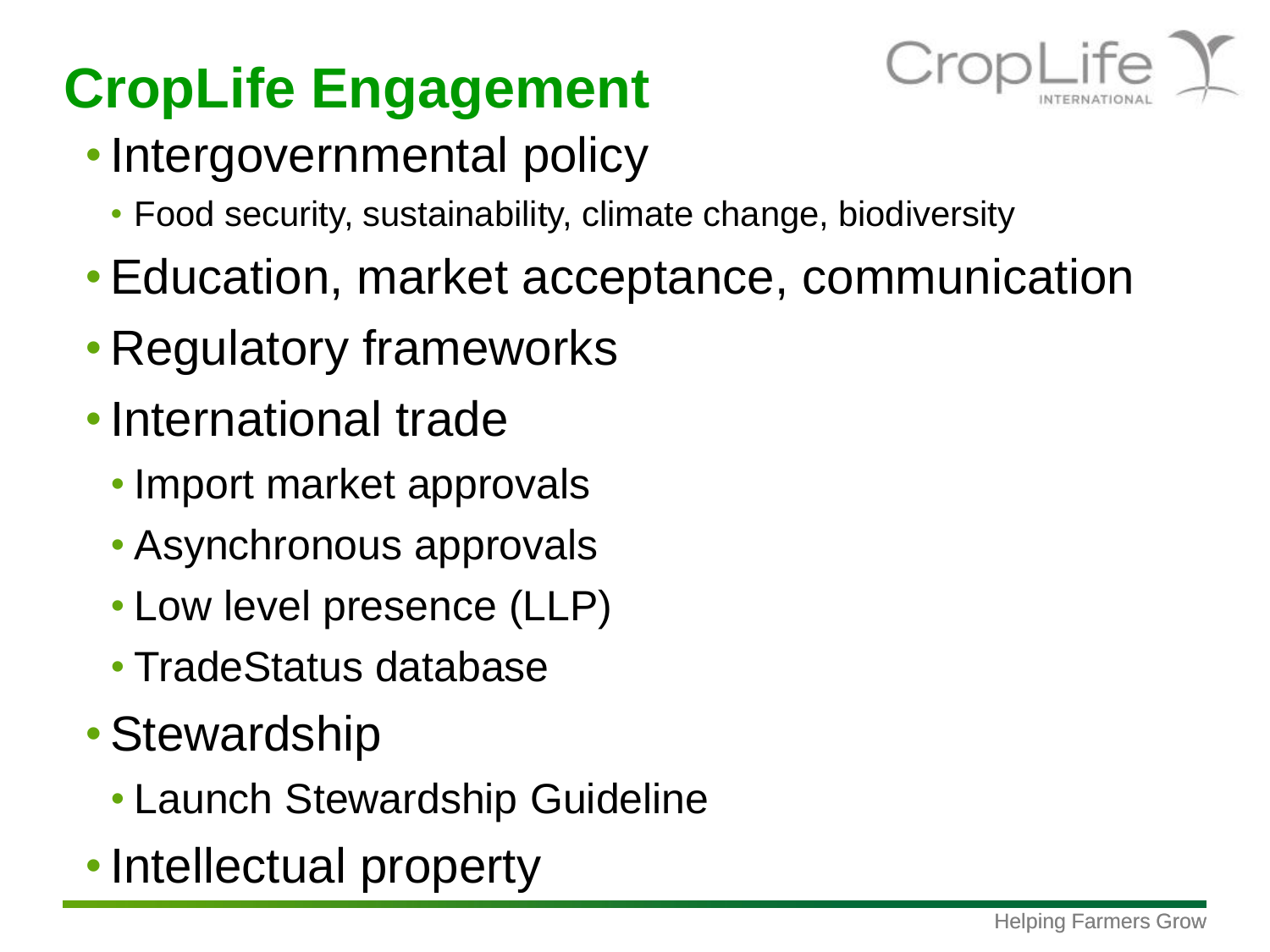

## **Agriculture & Innovation**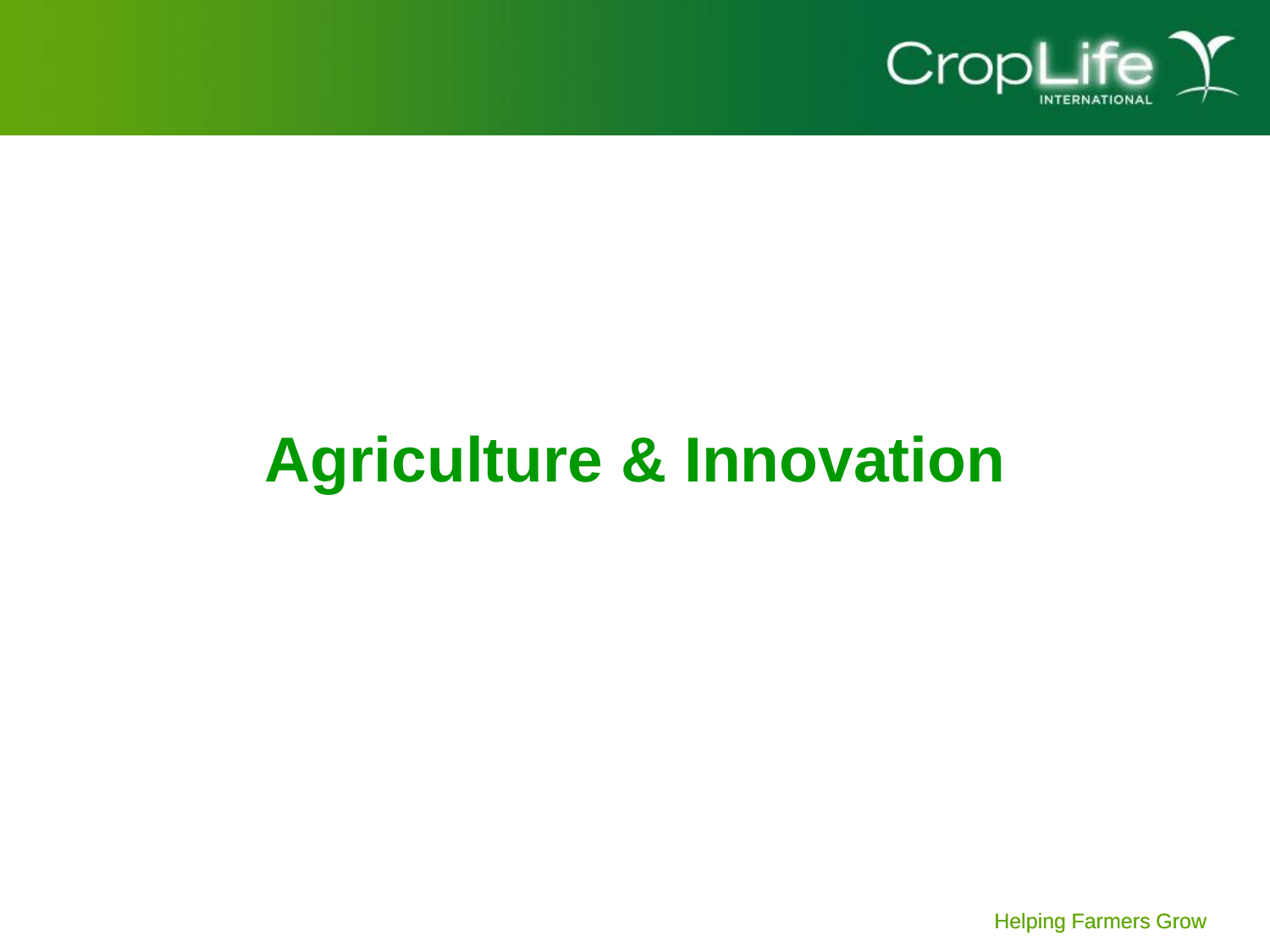

#### **Population Growth → More Agricultural Demand**





**Plant science technologies** have helped farmers increase production to keep up with the world's growing demand for food

Food production must increase **Present Day** Food production must increase **2050 Food**<br>by 70% to meet rising demand

**Demand**

Future production requires **greater adoption of innovative technologies like plant biotechnology**

*Source: UN Food and Agriculture Organization (FAO), 2009*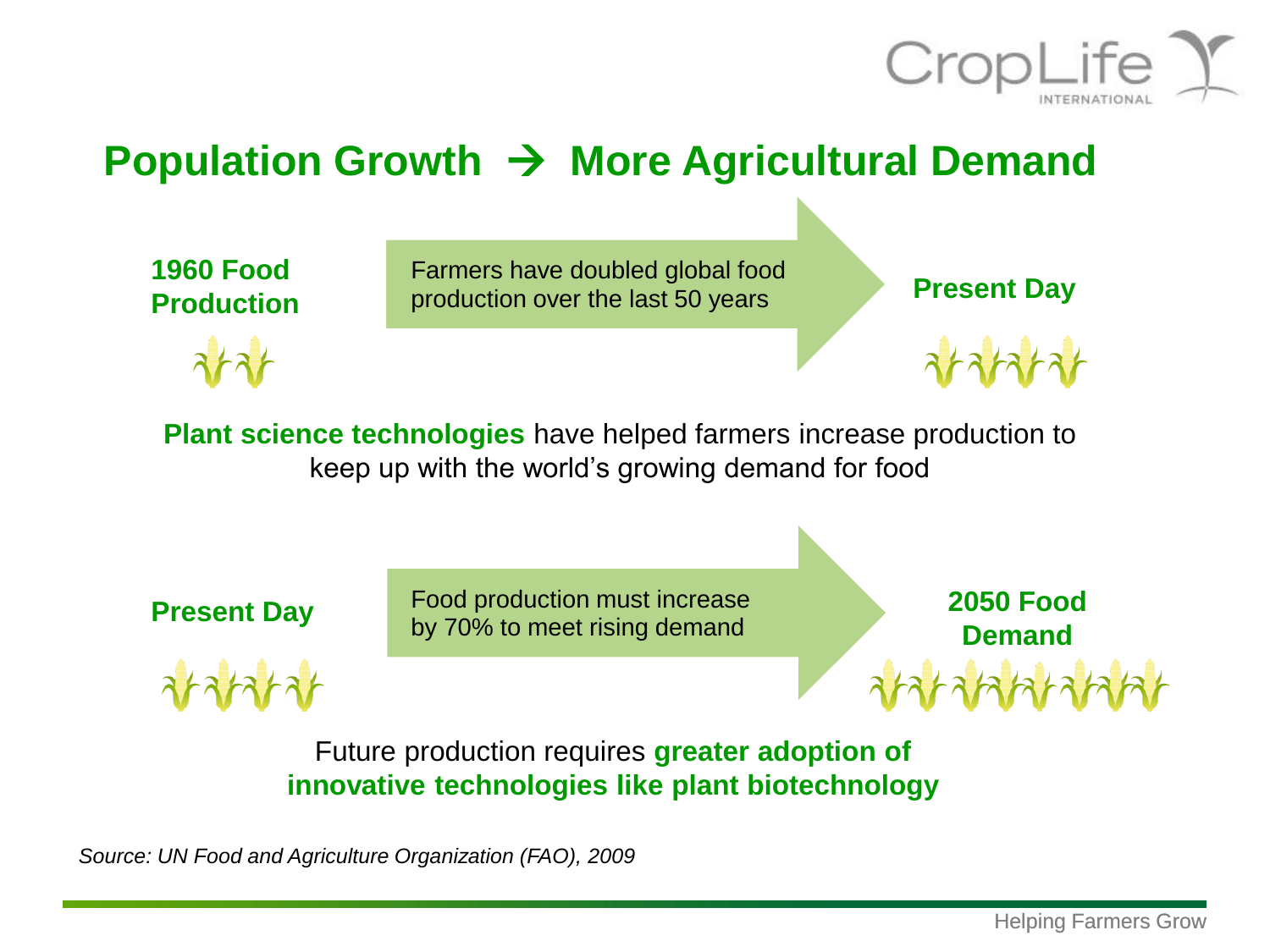#### Helping Farmers Grow

**Global Adoption of Biotech**  1.6 Bli<sup>n</sup>**P** Hectares

Planted since 1996



**GLOBAL AREA OF BIOTECH CROPS** Million Hectares (1996-2013)

*Source: International Service for the Acquisition of Agri-biotech Applications (ISAAA), 2014*

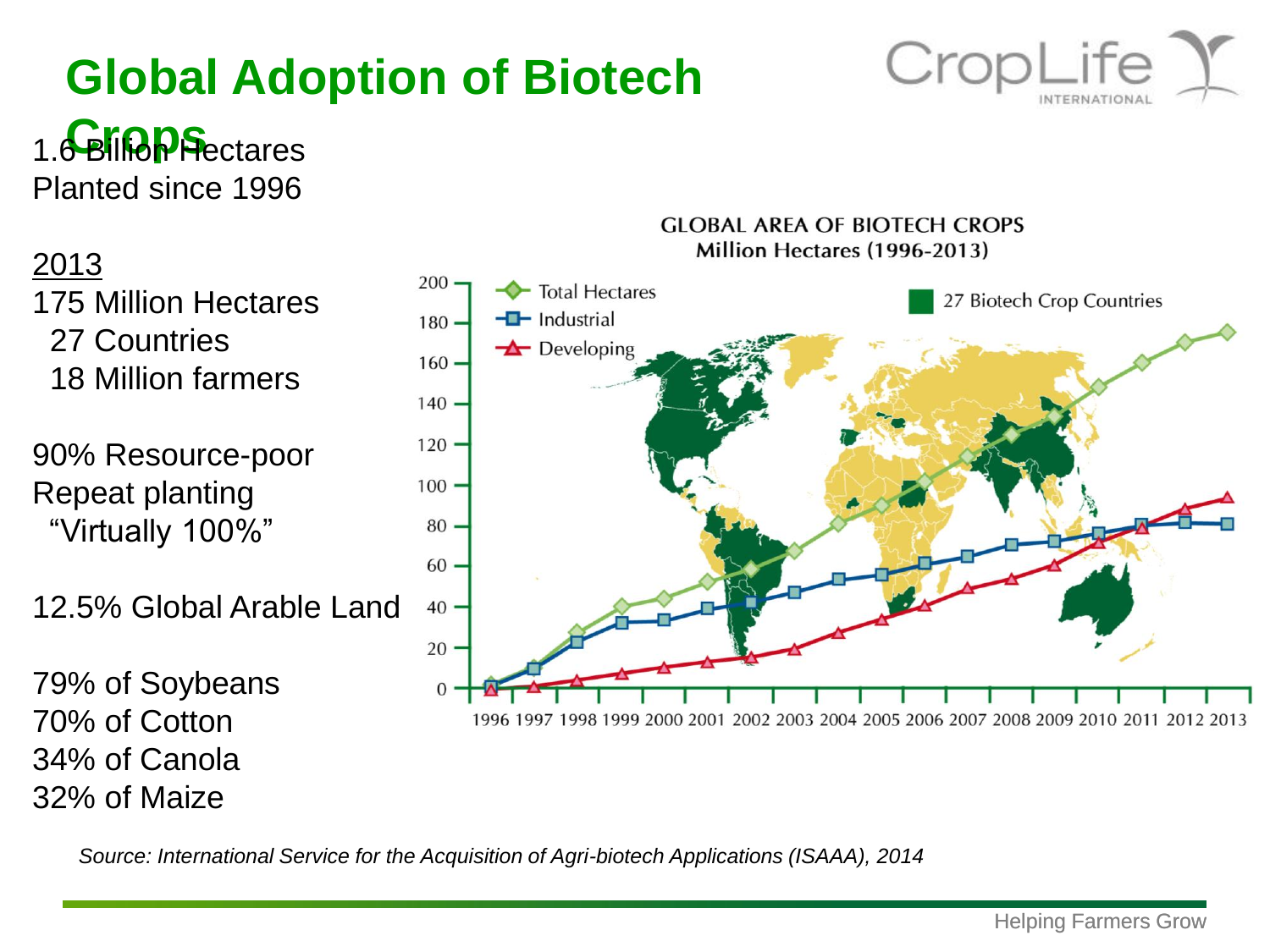## **Biotech Adoption Levels**



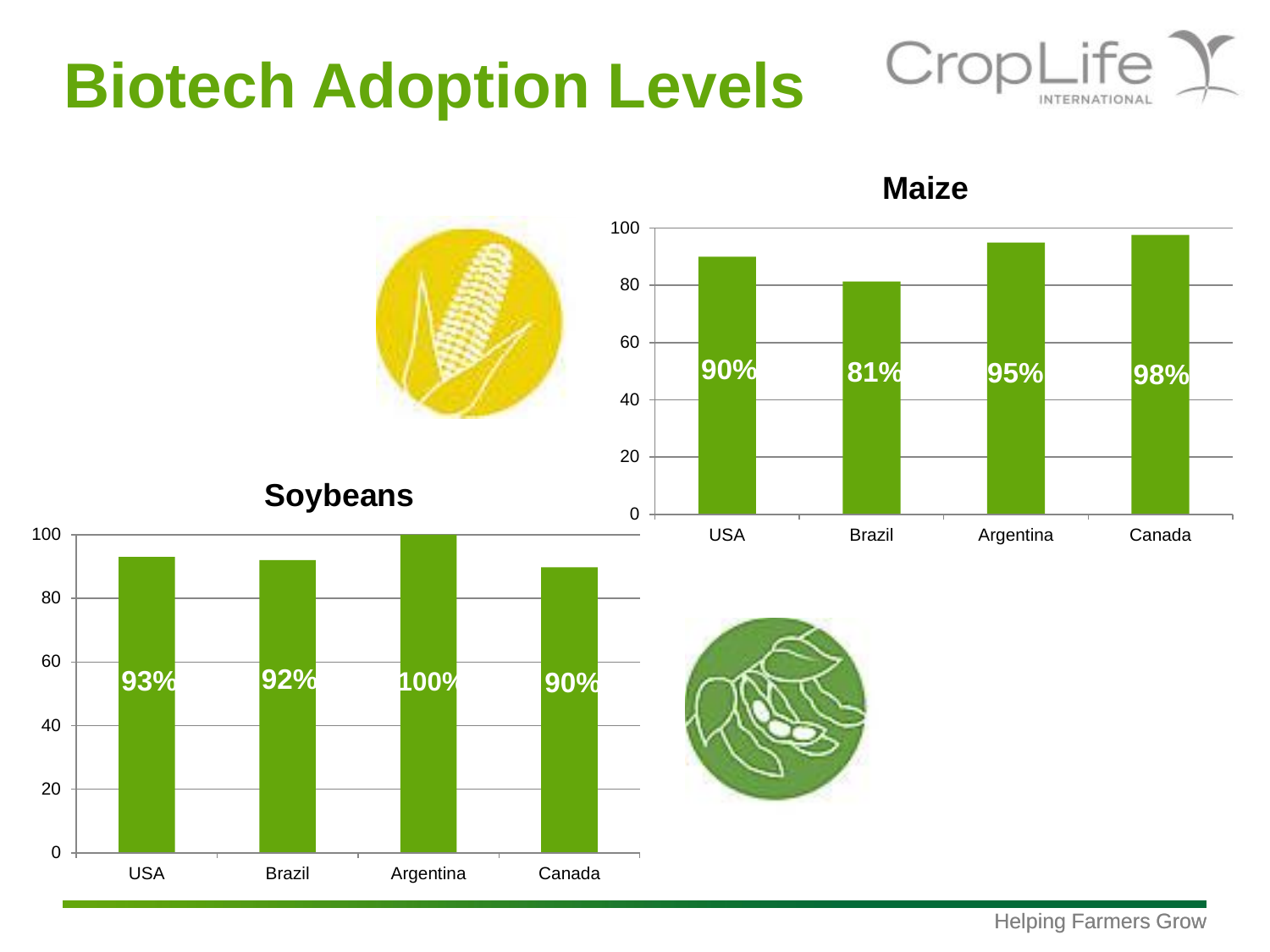## **Biotech Adoption Levels**



Rapeseed

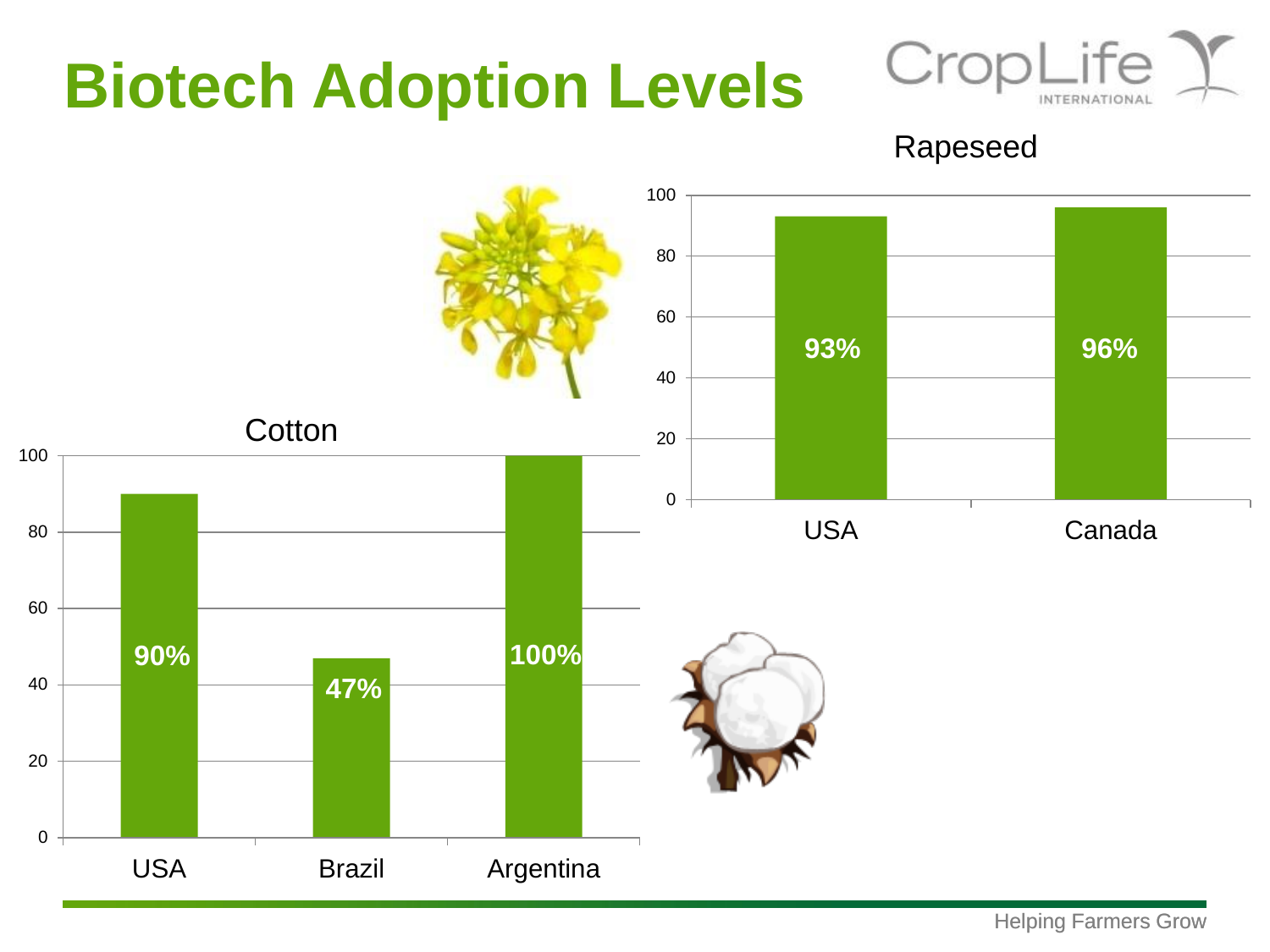# Crop

### **Biotech Crops Increase Food Production**



*Source: PG Economics, 2014*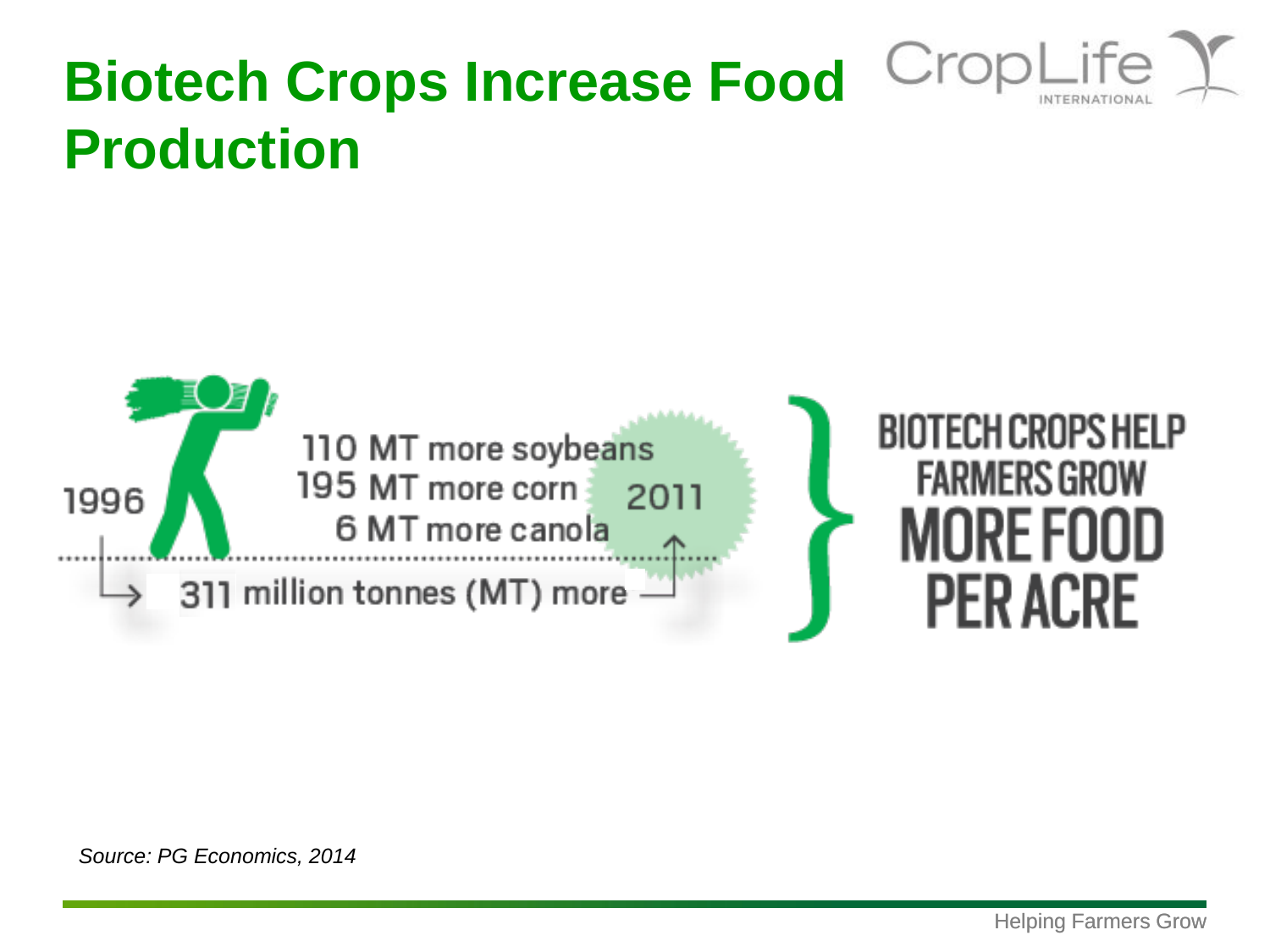

From 1996 to 2012, the global economic benefit at the farm level due to enhanced production and efficiency from the adoption of plant biotechnology was \$117.1 billion

*Source: PG Economics, 2014*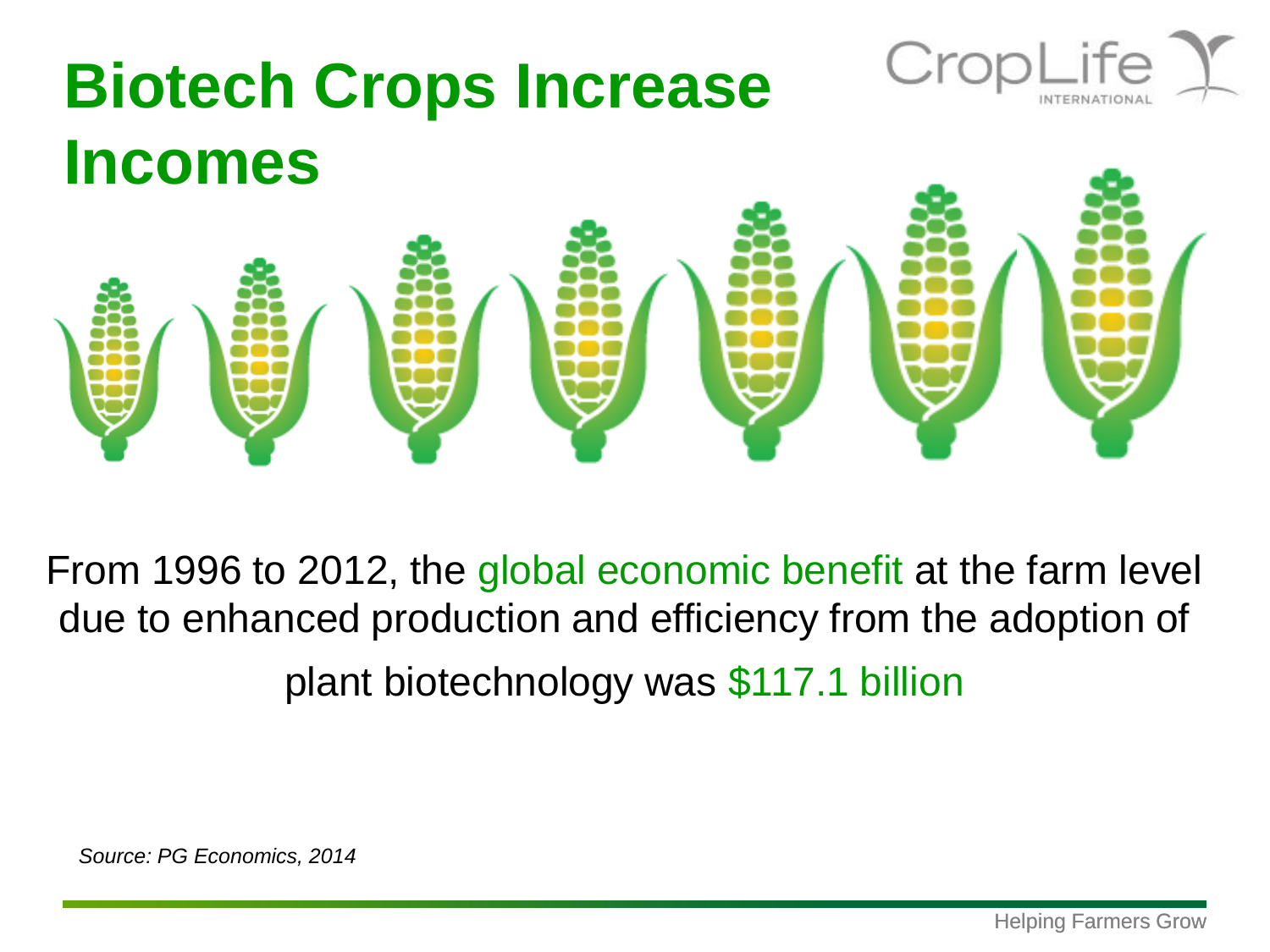

## **Biotech Crops Decrease Footprints**



*Source: Barfoot P, Brookes G. Key global environmental impacts of genetically modified (GM) crop use 1996–2012. GM Crops and Food: Biotechnology in Agriculture and the Food Chain*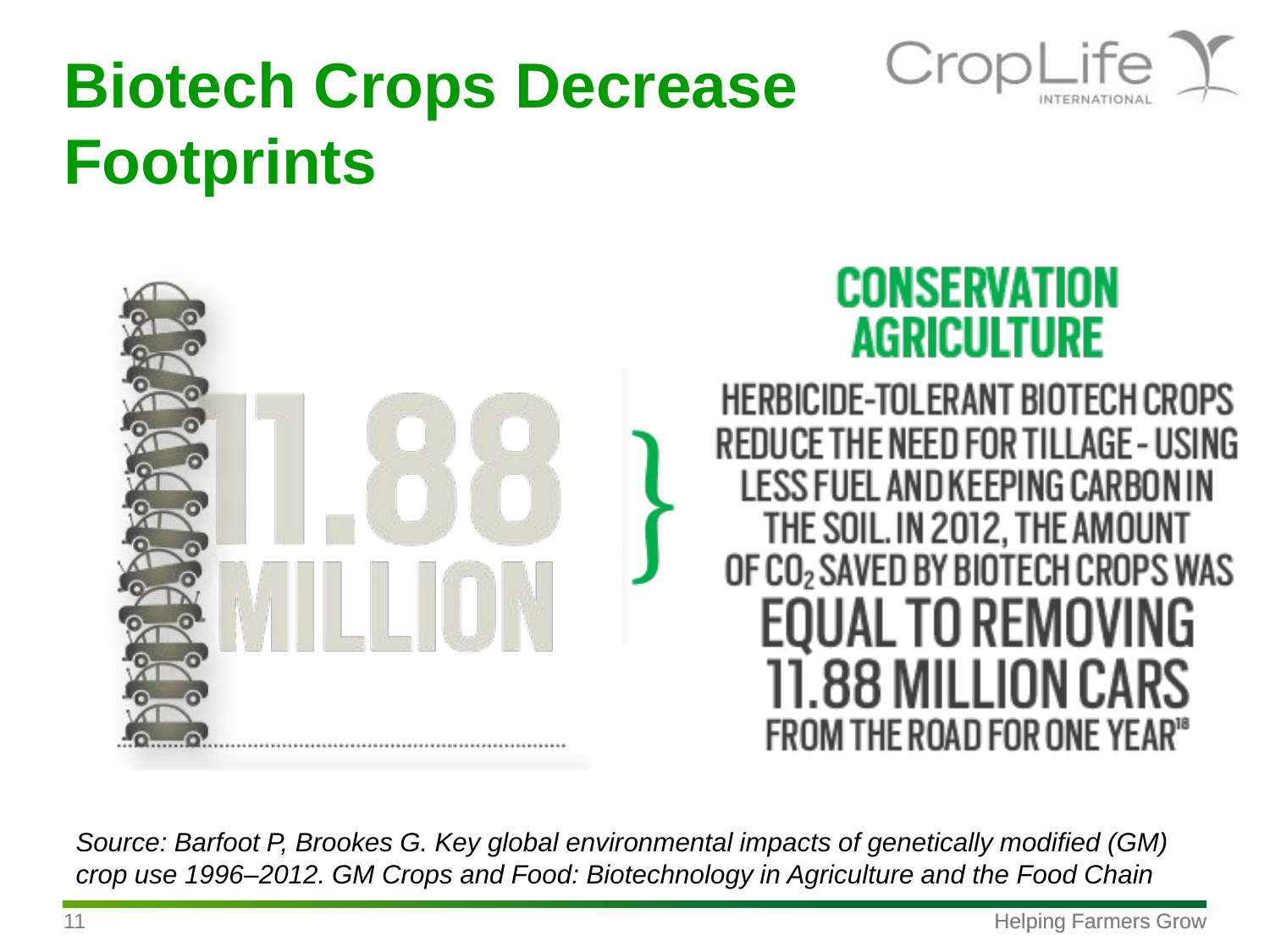## **Technology → Productivity**



#### Impact in 2050 under climate change conditions

- Drought Tolerance
	- Can increase grain yields 15-20% during severe drought in the U.S., China & East Africa
- No-till Practices (enabled by Biotech)
	- Single most impactful technology for improving global maize & wheat production
	- 67% increase in irrigated maize yields & 57% increase in irrigated wheat yields
- Nitrogen-use efficiency
	- Could nearly double maize yields in Sub Saharan Africa and Latin America when combined with irrigation

*Source: IFPRI, Food Security in a World of Natural Resource Scarcity: The Role of Agricultural Technologies, 2014 AgriTech Toolbox:<http://apps.harvestchoice.org/agritech-toolbox/>*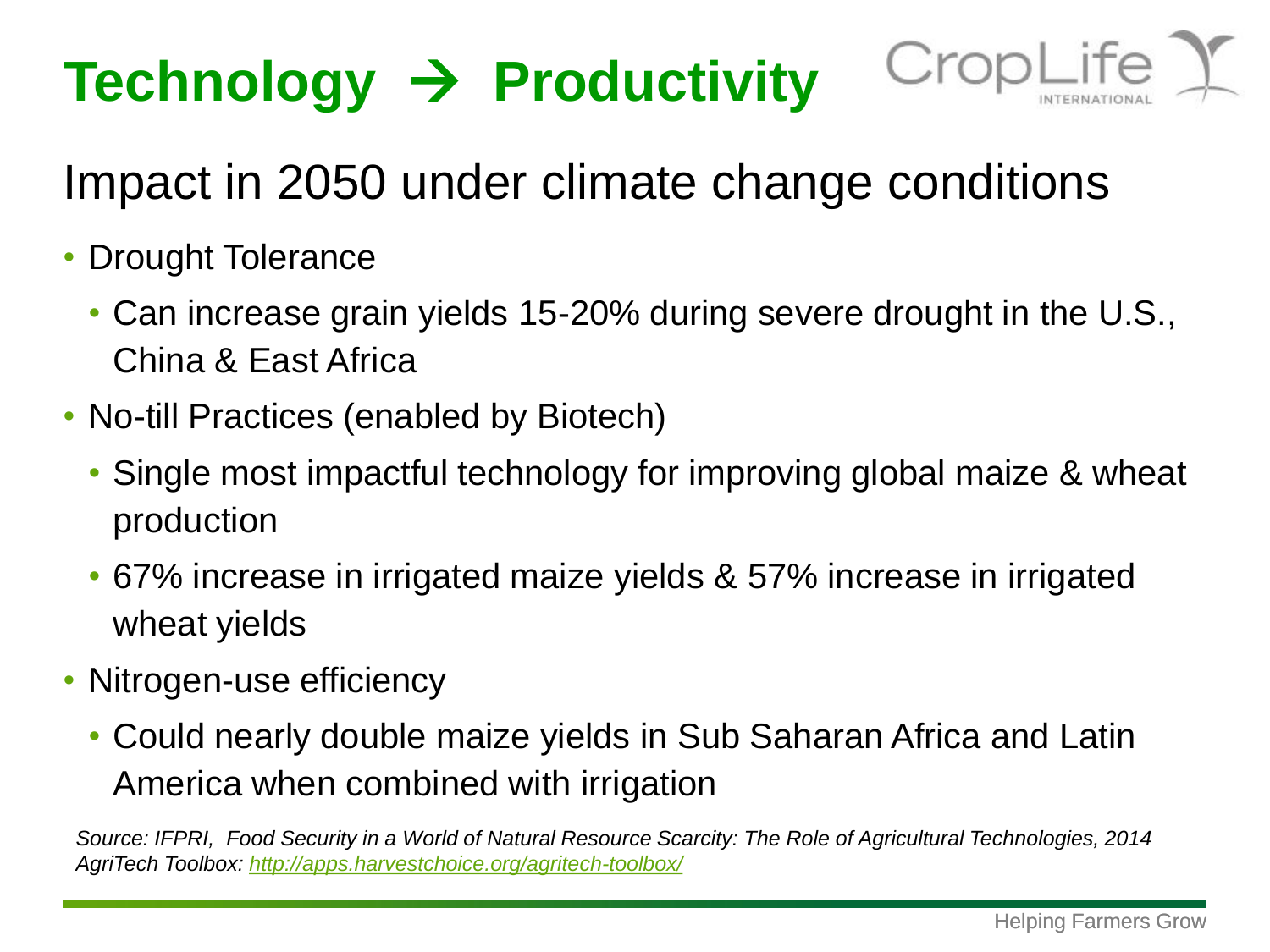#### **Maize Productivity**



#### Biotechnology contributes to productivity growth

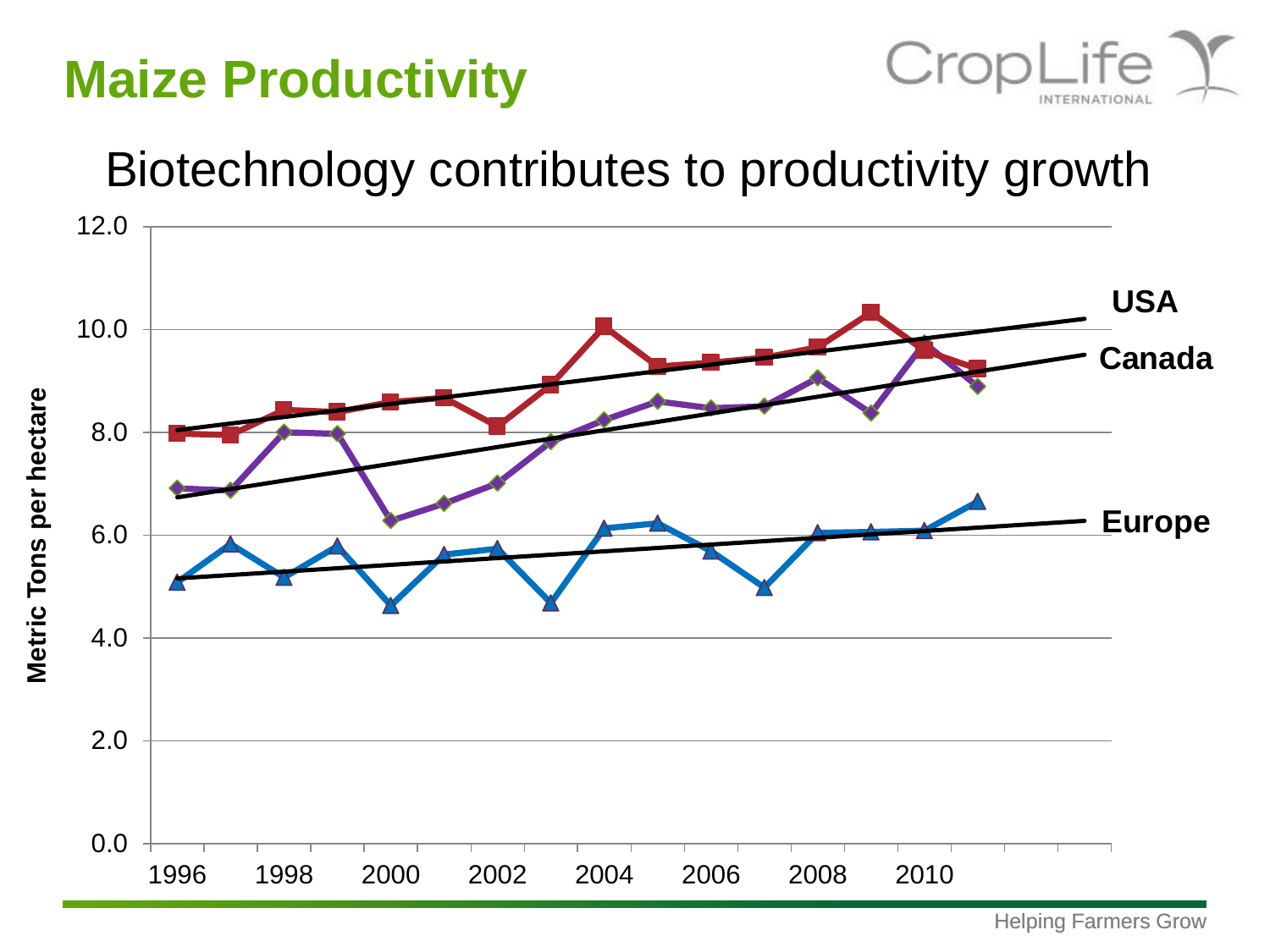#### **Soybean Productivity**



#### Biotechnology contributes to productivity growth



Helping Farmers Grow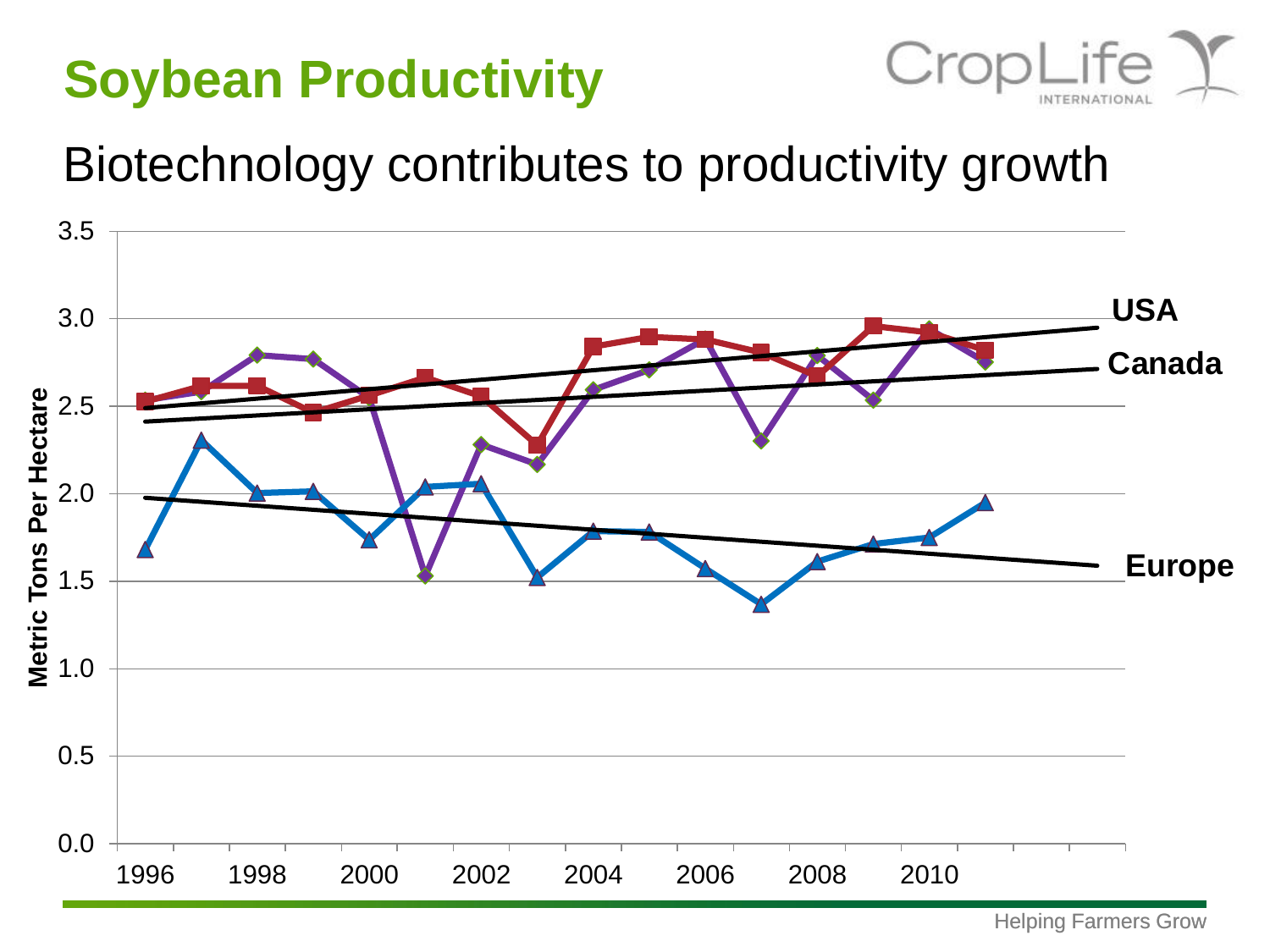#### **Rapeseed Productivity**



#### Biotechnology contributes to productivity growth



Helping Farmers Grow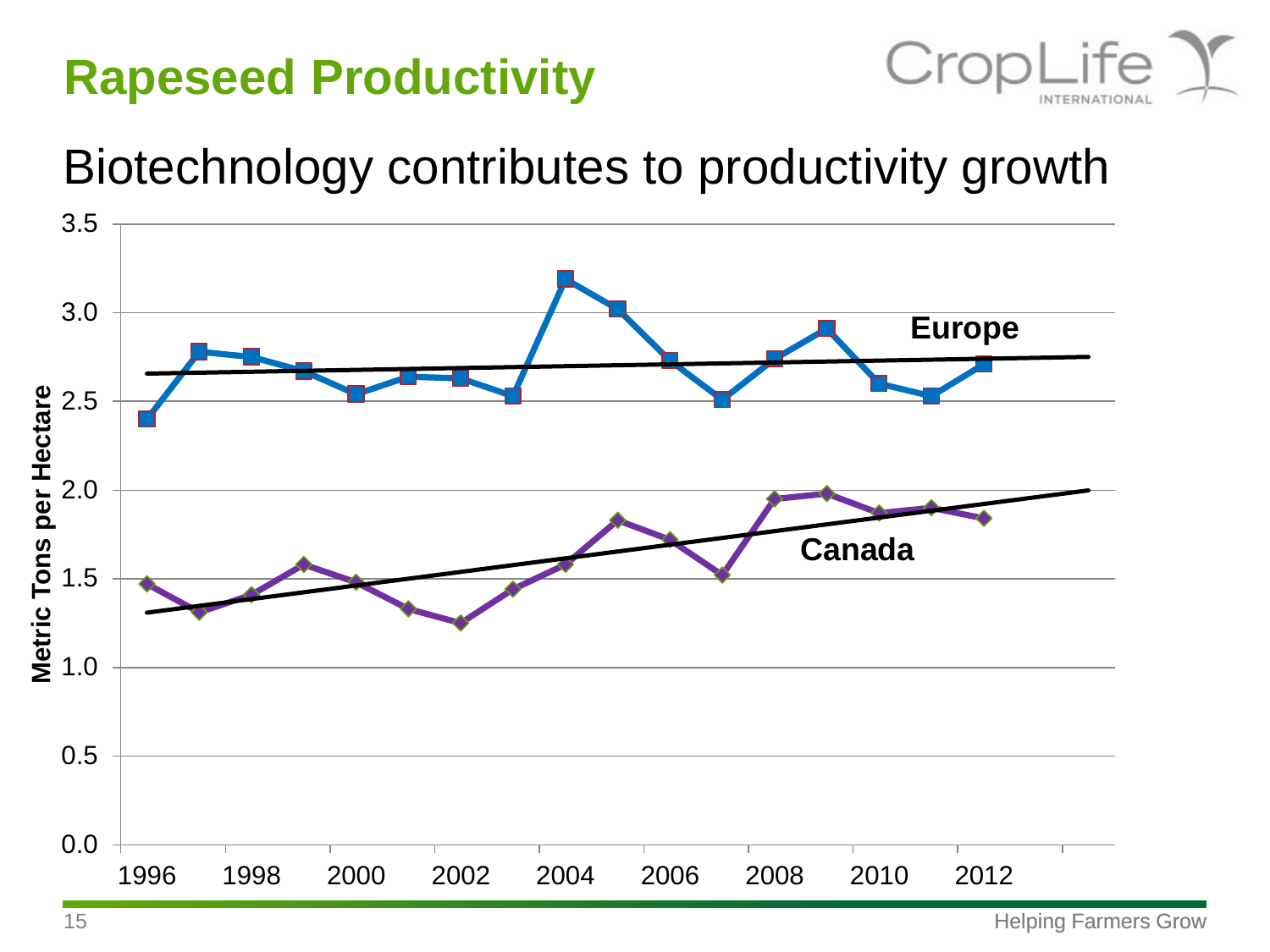#### **Biotech Could Improve Productivity in Europe**



Potential European Impacts in 2050

- **Higher yielding varieties (Maize and wheat)**
	- Highest productivity increases in Spain, Portugal, Italy & France from drought tolerance
	- 10-15% boost to irrigated maize and wheat yields with nitrogen-use efficiency
- **Herbicide tolerant wheat**
	- Greater adoption of no-till, facilitated through HT crops, can increase Western Europe wheat yields 19%
- **Improved Insect Control through Bt crops**
	- 6-9% yield increase for maize, rice and wheat in Western Europe
	- 8-10% yield increase for maize and wheat in Eastern Europe

*Source: International Food Policy Research Institute (IFPRI), 2014 AgriTech Toolbox:<http://apps.harvestchoice.org/agritech-toolbox/>*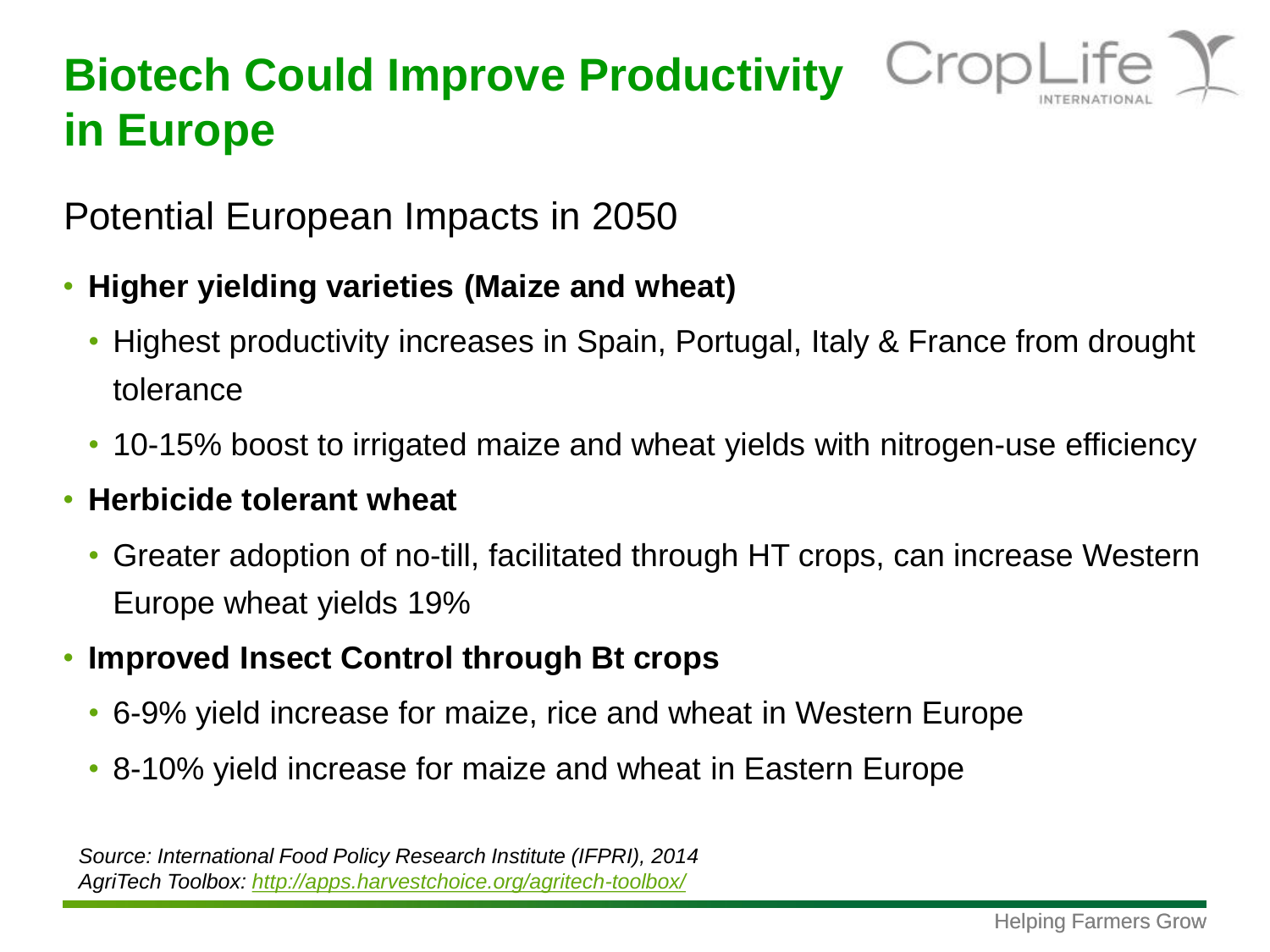### **Future of Plant Biotech**



#### **CropLife International Member Companies**

#### • **Farmer & Processor Benefits**

- New disease, insect and weed control (resistance control)
- Drought tolerance & nitrogen-use efficiency
- Next-generation yield, feed efficiency and ethanol traits

#### • **Consumer Benefits**

- Healthy edible oils
	- No trans fat; low saturated fat soybean
	- Higher omega-3 levels (soybean)
- Enhanced Nutrition
	- Rice: Higher beta-carotene
	- Biofortified Sorghum: Higher vitamin A, iron, & zinc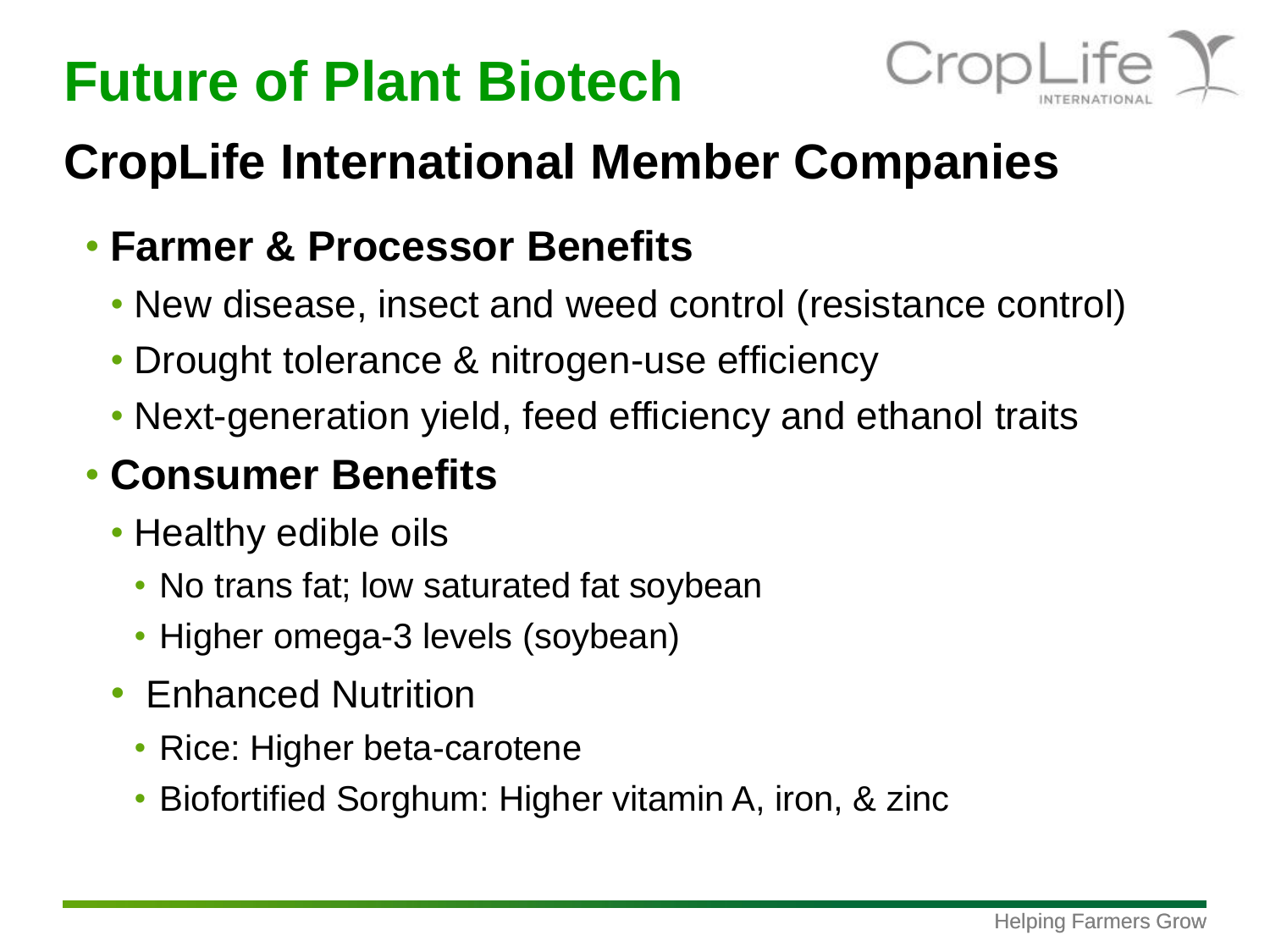### **Future of Plant Biotech**



#### **Public Sector**

- **EMBRAPA** (Brazil)
	- Herbicide & disease tolerant soybeans
- **CSIRO** (Australia)
	- Salt-Tolerant & nutrient enhanced wheat, insect-resistant cotton

#### • **Kenyan Agricultural Research Institute**

• Nitrogen-use efficient & drought-tolerant maize

#### • **African Agricultural Technology Foundation**

• Pest control and drought tolerance in maize, cowpea, rice & bananas

#### • **Rothamsted Research Institute** (UK)

• Aphid-resistant wheat

#### • **China Public Pipeline**

• Sweet pepper, tomato, papaya, soybeans, maize, rice, potatoes

#### • **India Public Pipeline**

• Brinjal, tomato, cabbage, cauliflower, okra, mustard, wheat, chili, peanuts, maize, cotton, rice, potatoes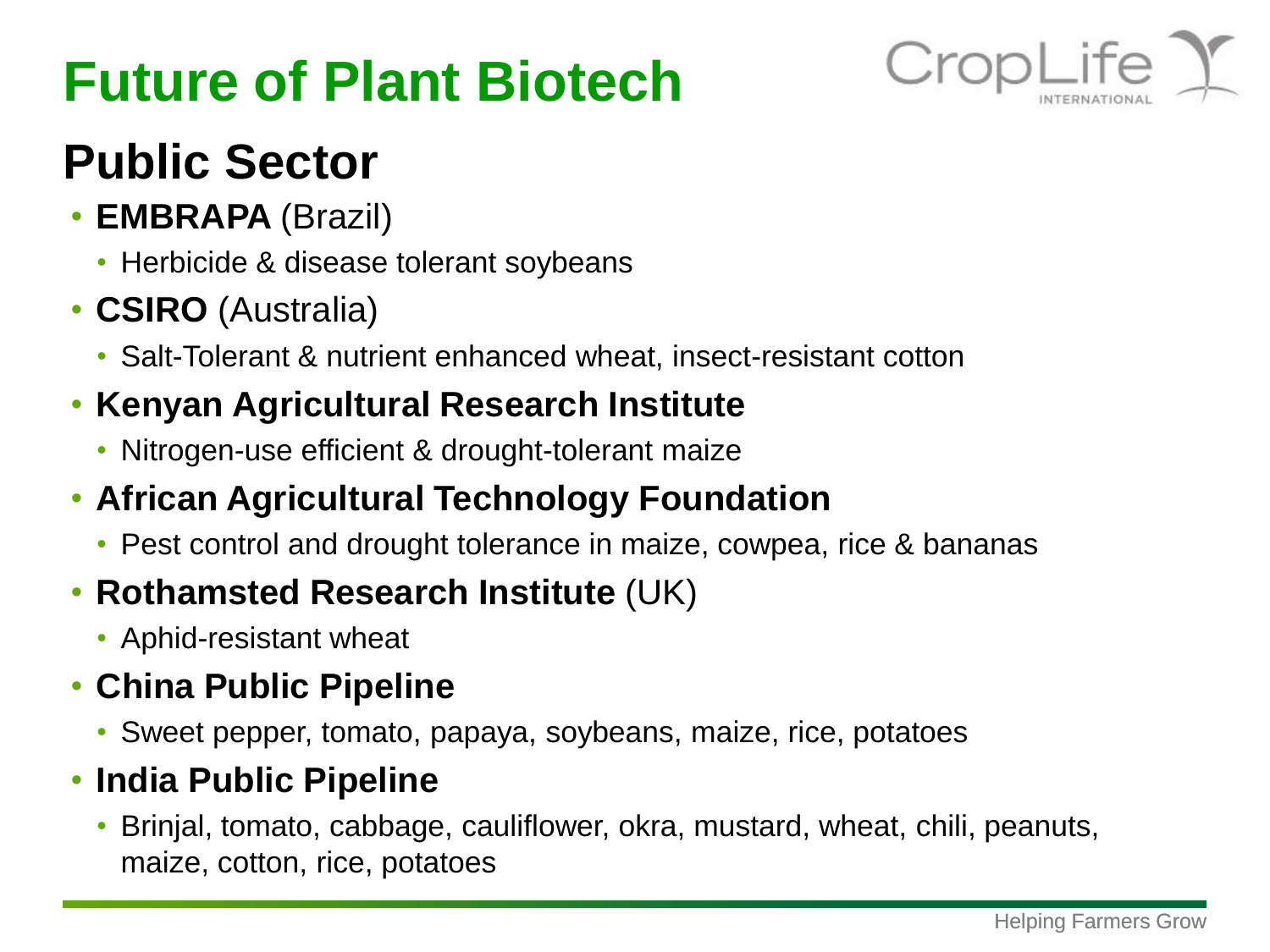### **How Will This Impact Trade?**



- More differentiated crop production
	- Challenges
		- Grain segregation; Asynchronous approvals; LLP
		- Stewardship
		- Communication
	- Business Opportunities
		- Manage the challenges

#### $INNOVATION$   $\rightarrow$   $PRODUCTION$   $\rightarrow$   $TRADE$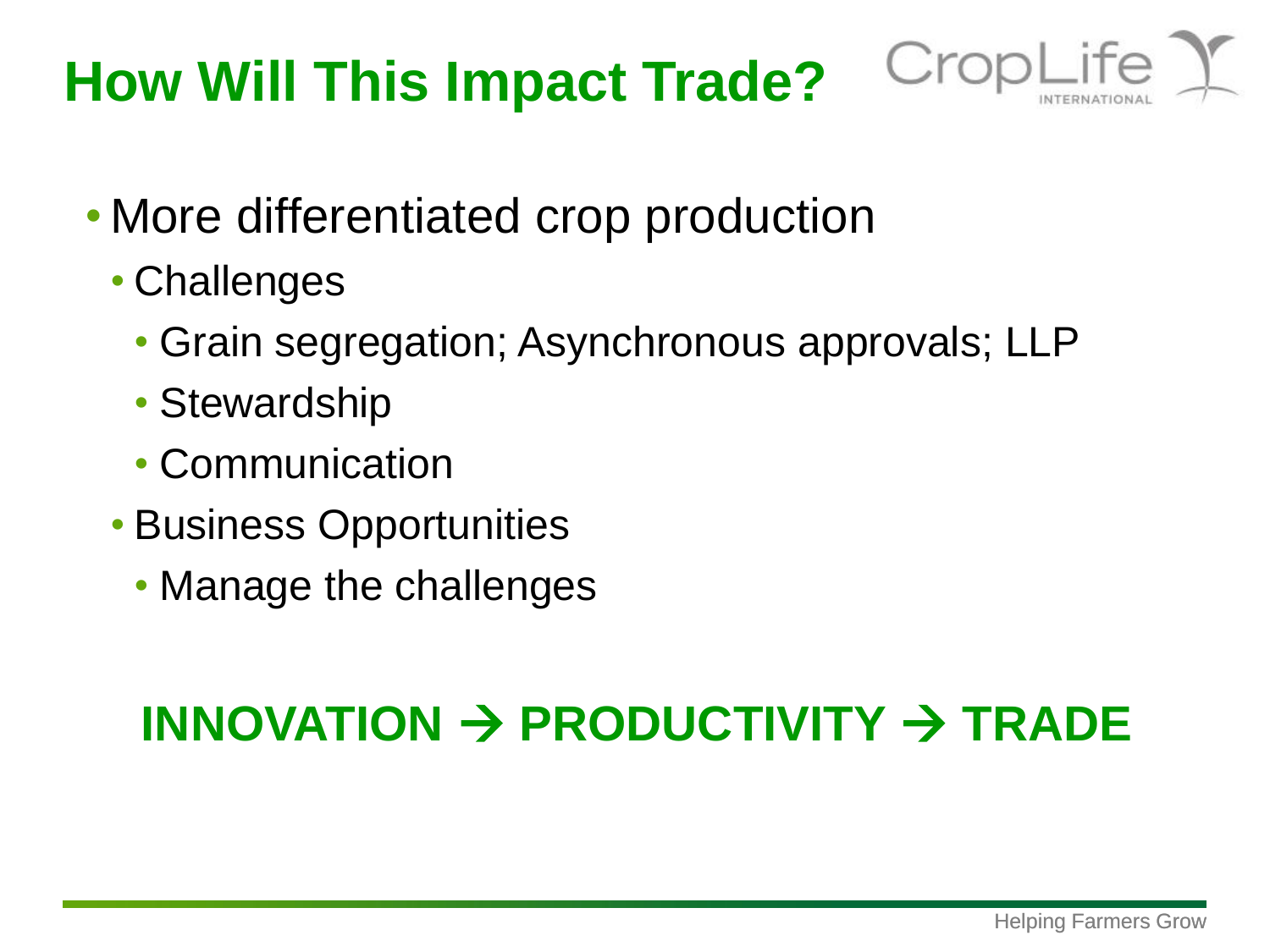### **Innovation and Market Access**





- Innovation, stewardship and market access must work together
- Barriers to market access impede innovation
- Stewardship is key to keep innovation and market access moving smoothly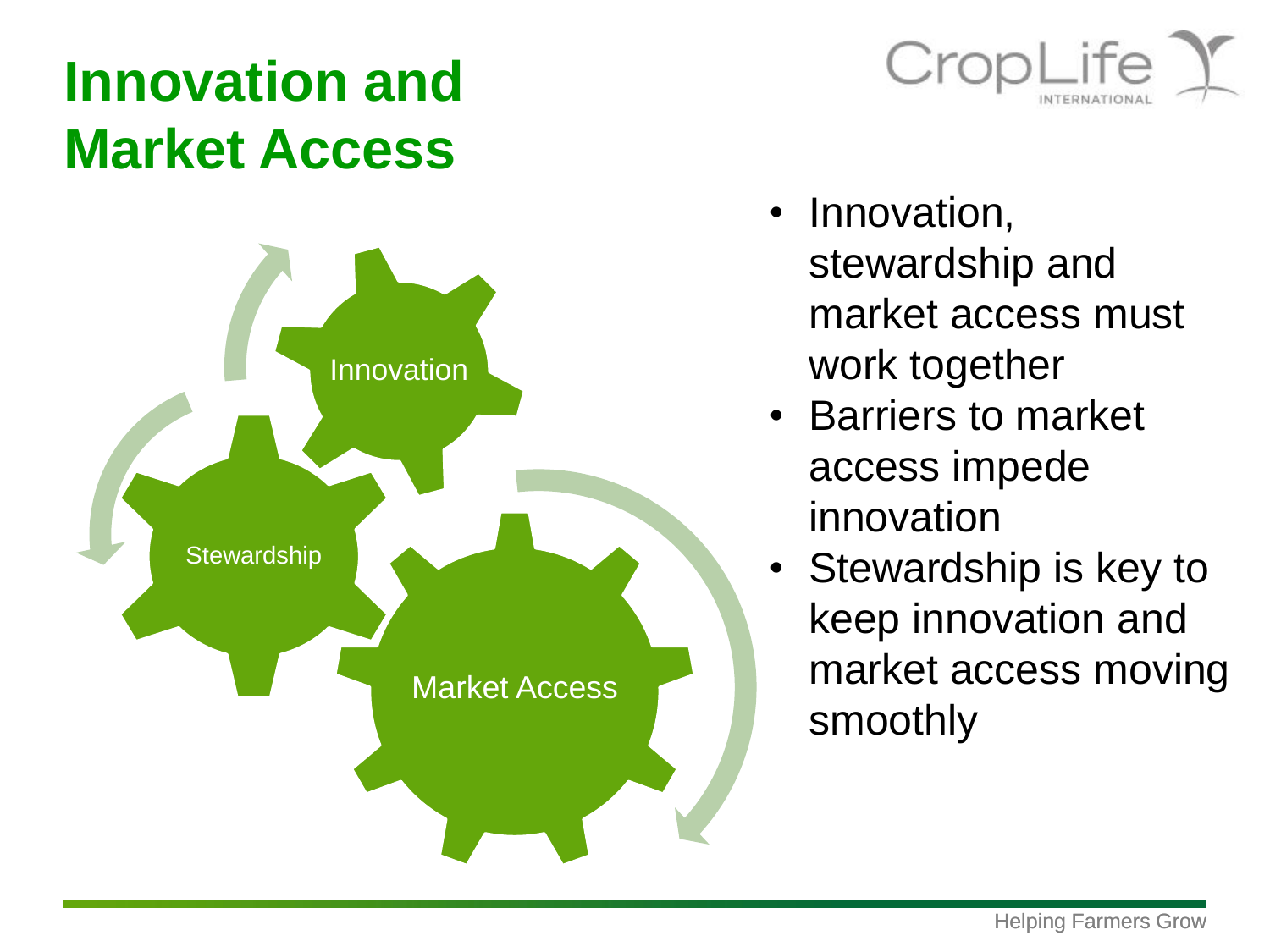

## **What is the greatest barrier to market access for biotech innovations?**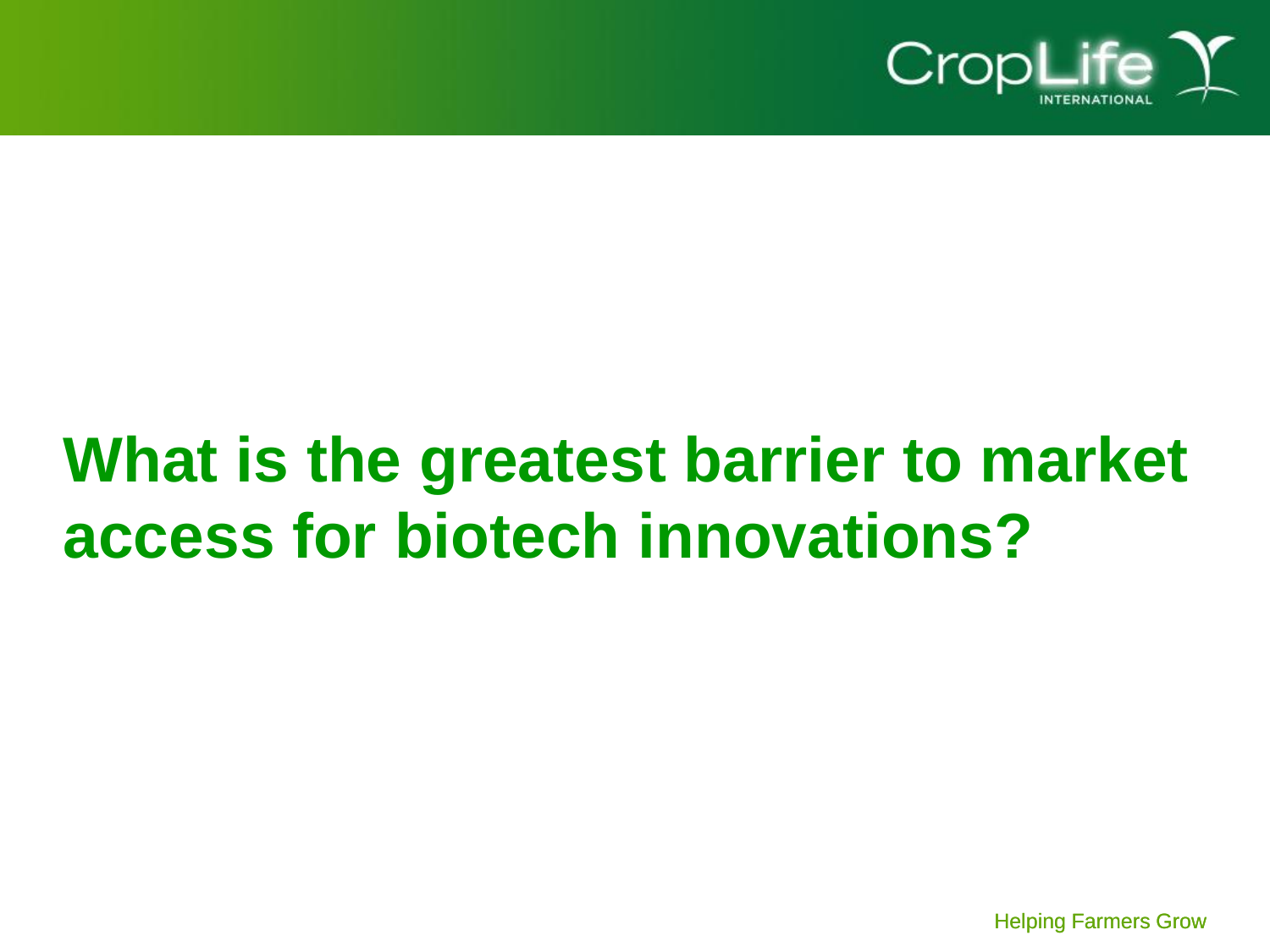

## **Regulatory Environments That Impede Innovation and Trade**

- Unpredictable regulatory frameworks
	- Authorization timelines and processes
	- Lack of low level presence (LLP) policy
	- Asynchronous approvals
- Political decisions
	- Protectionism
	- Ideology
		- Anti technology
		- Anti MNC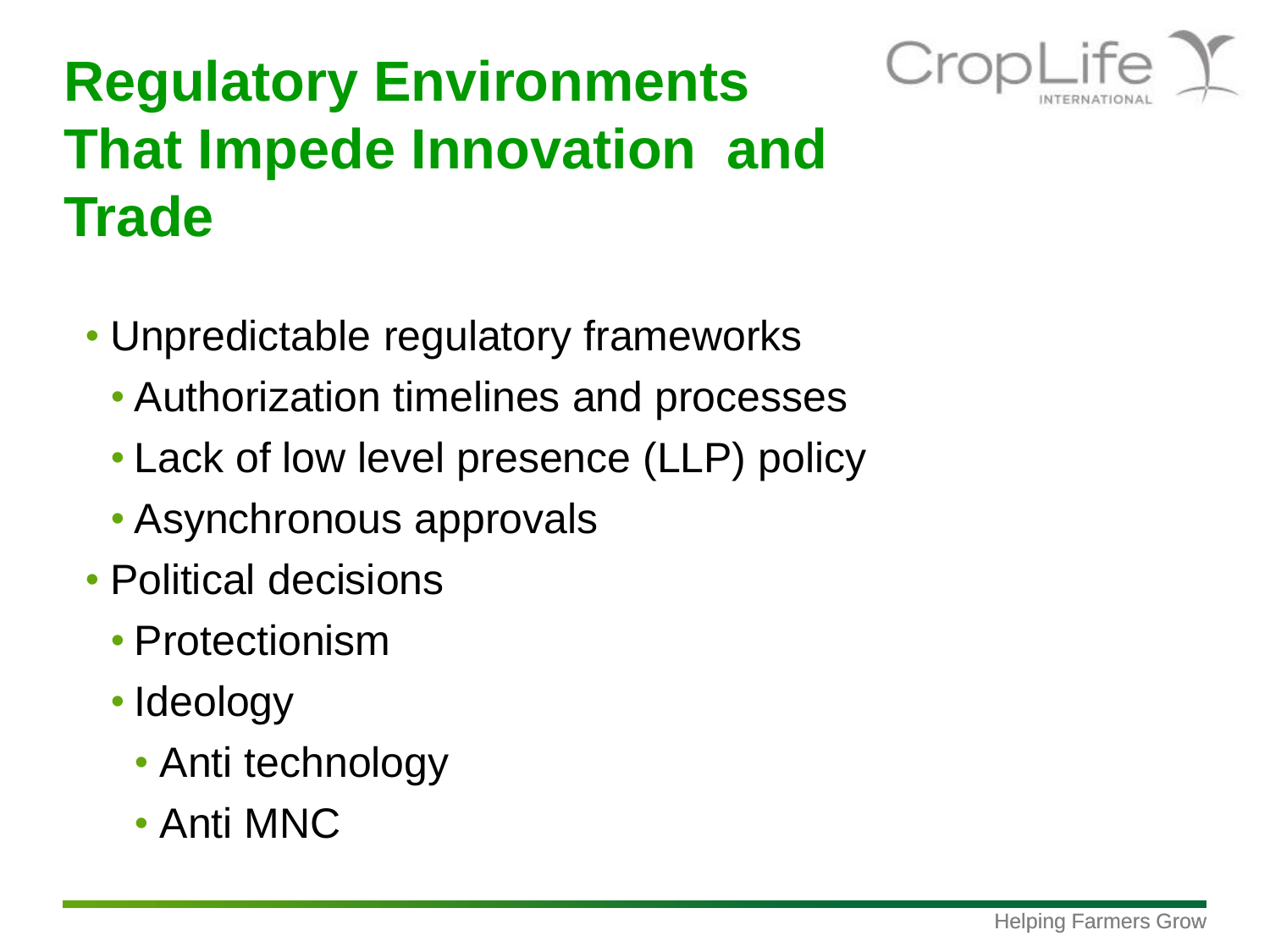

## **What is required to bring a new biotech trait to market?**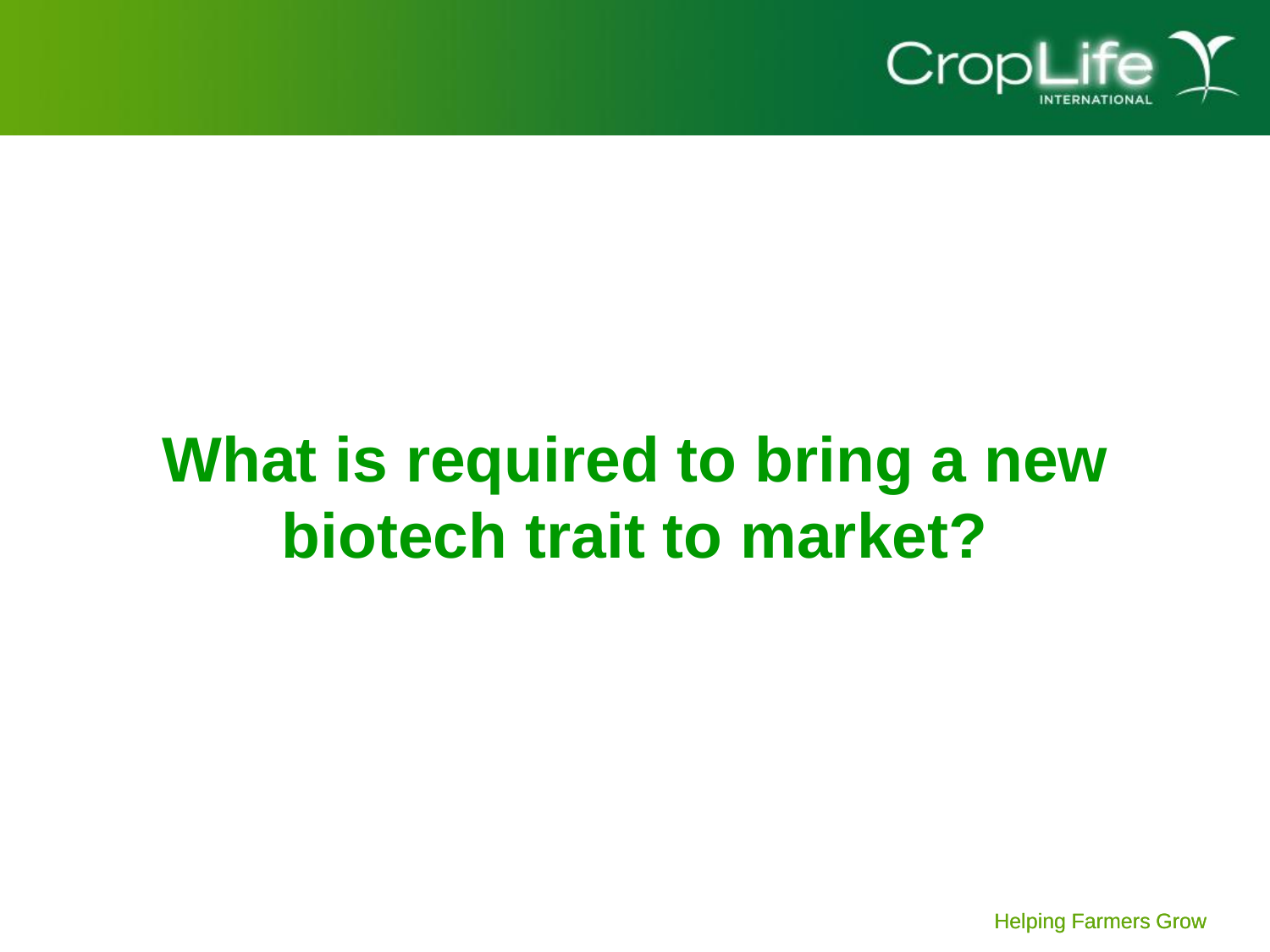#### **Commercializing New Innovations**



- **\$136 million:** Cost to develop a biotech crop
- **13.1 years:** Time to develop a biotech crop
- Cost & time for cultivation and import regulatory approvals up 50% in past decade

*Phillips McDougall 2012*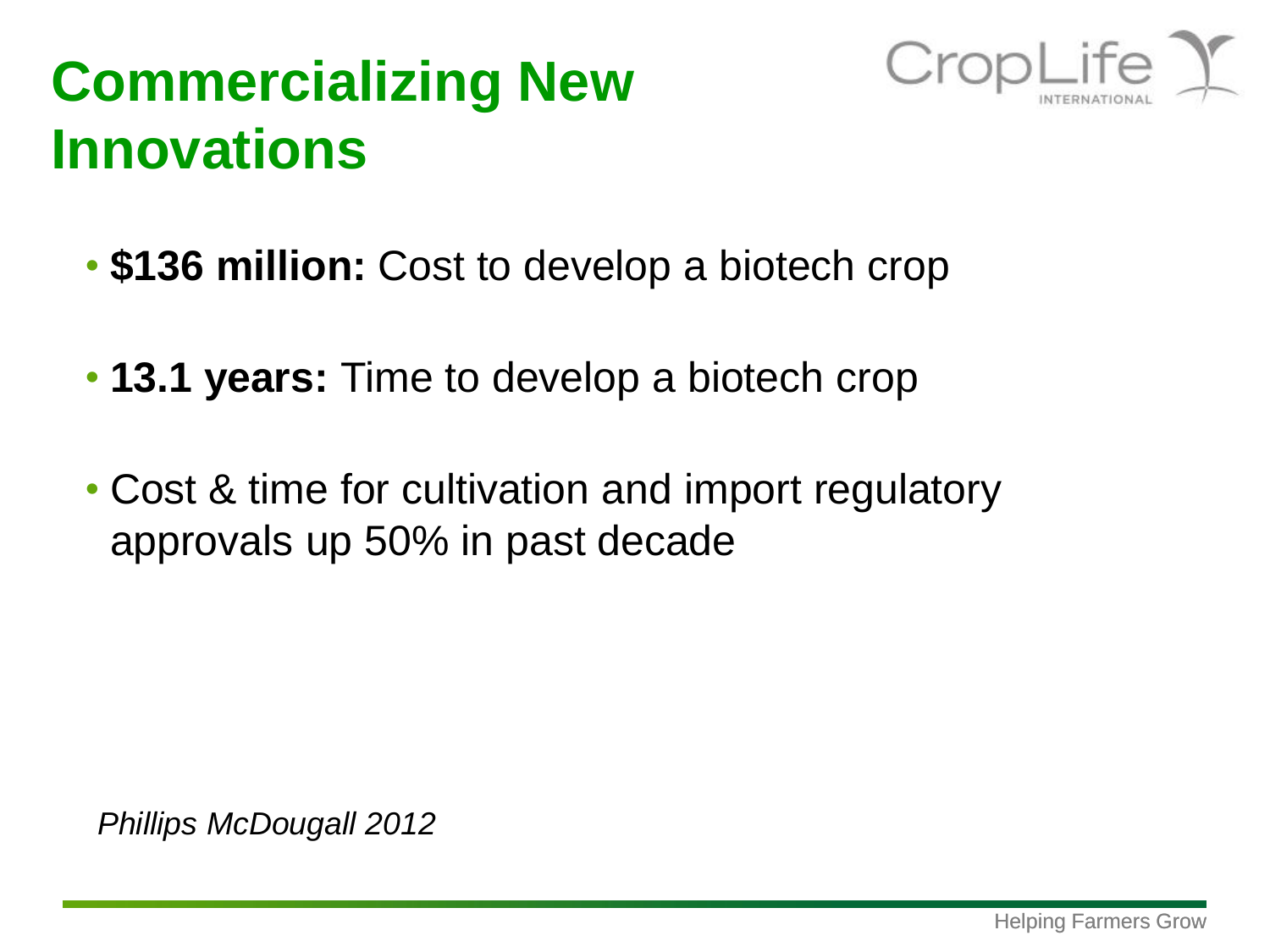

## **Authorization Timelines Are Increasing Globally**

- Regulators are not adhering to authorization timelines (import and cultivation) in regulatory frameworks
- •Backlogs of pending submissions are increasing
	- US: 14
	- EU: 74
	- China: 11
- Unpredictable and dysfunctional authorization processes cause trade disruptions and delay access to innovation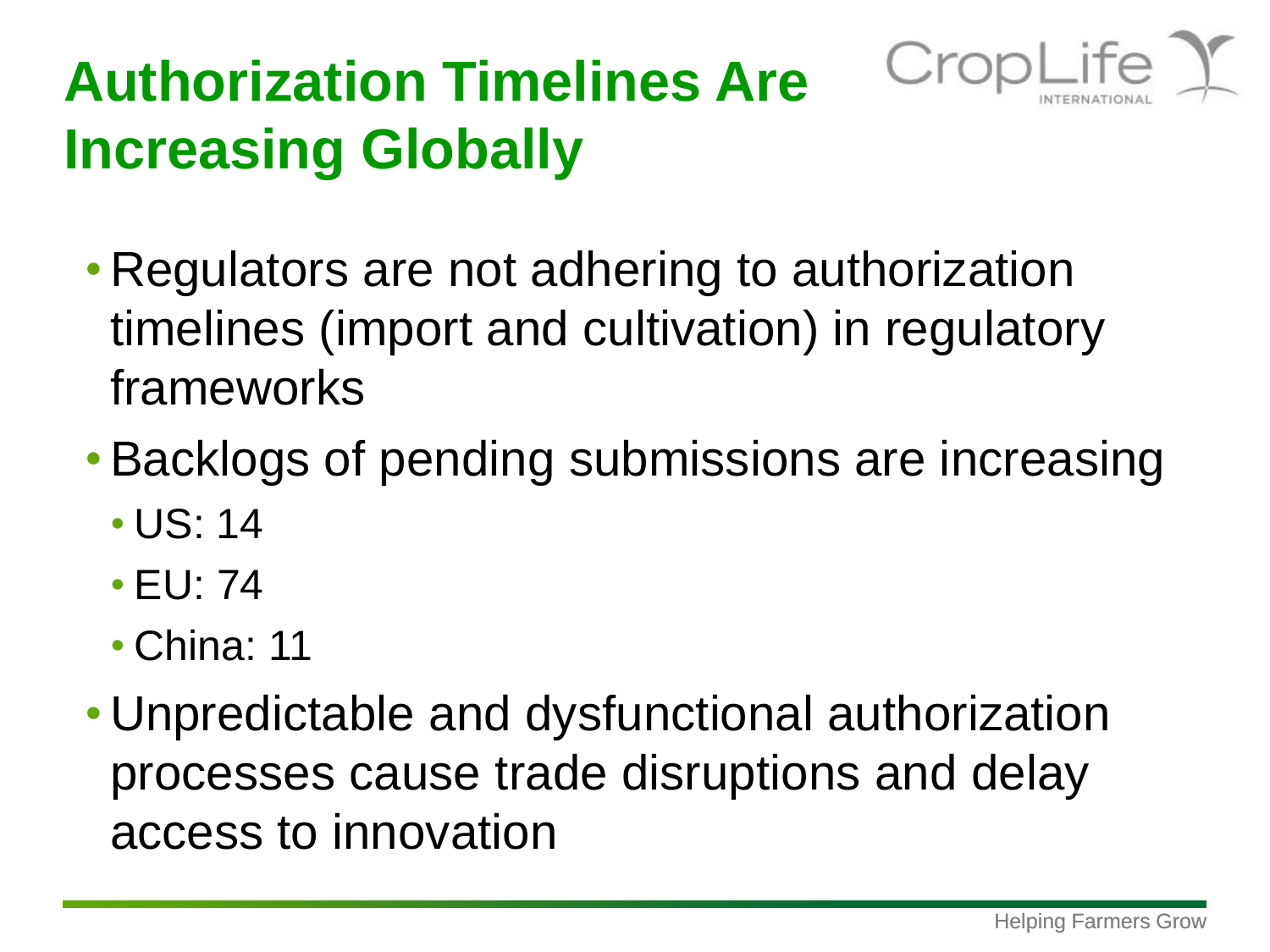## **Cultivation Approvals**



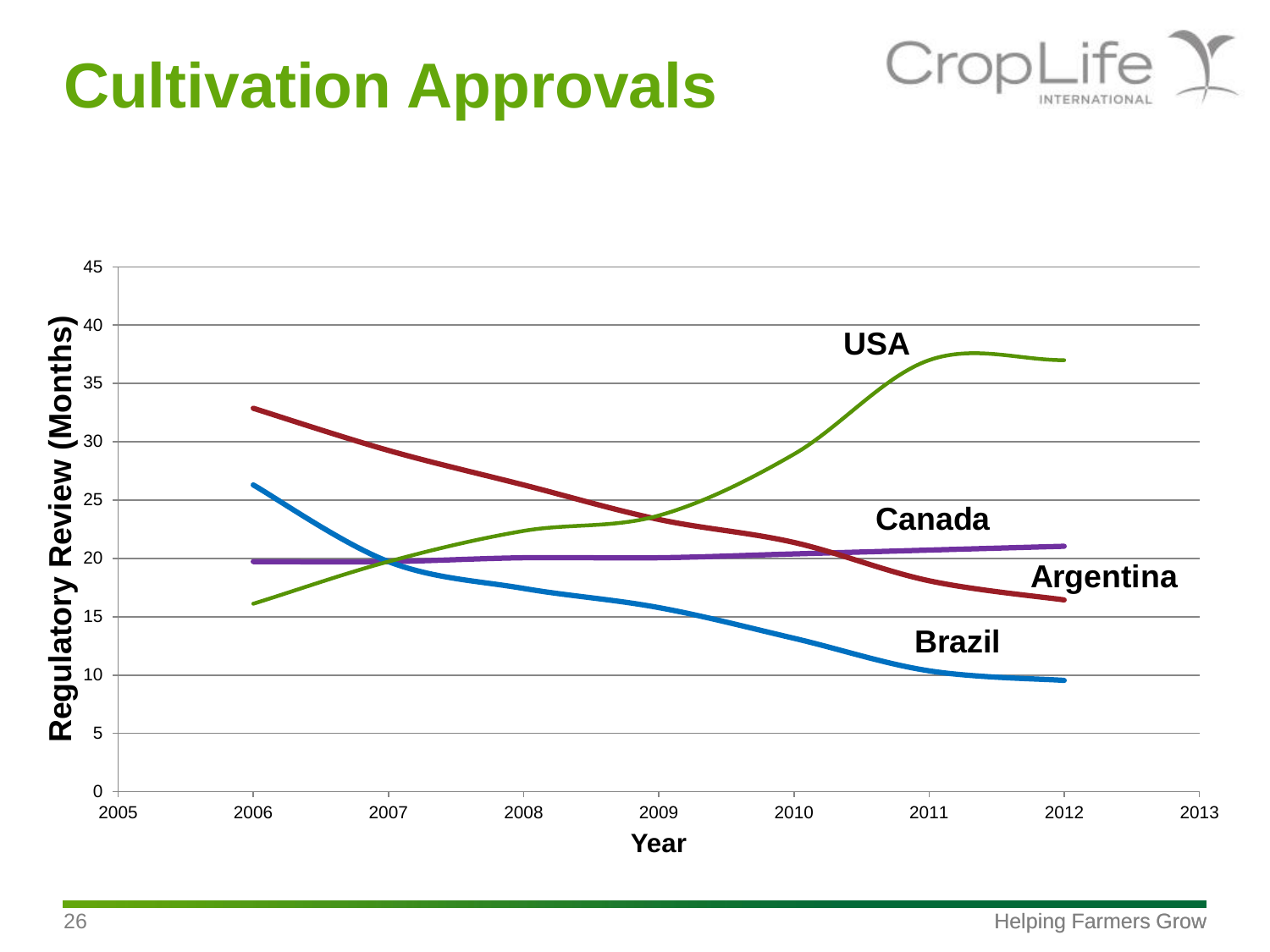#### **Import Approvals**



#### Review time from date of submission

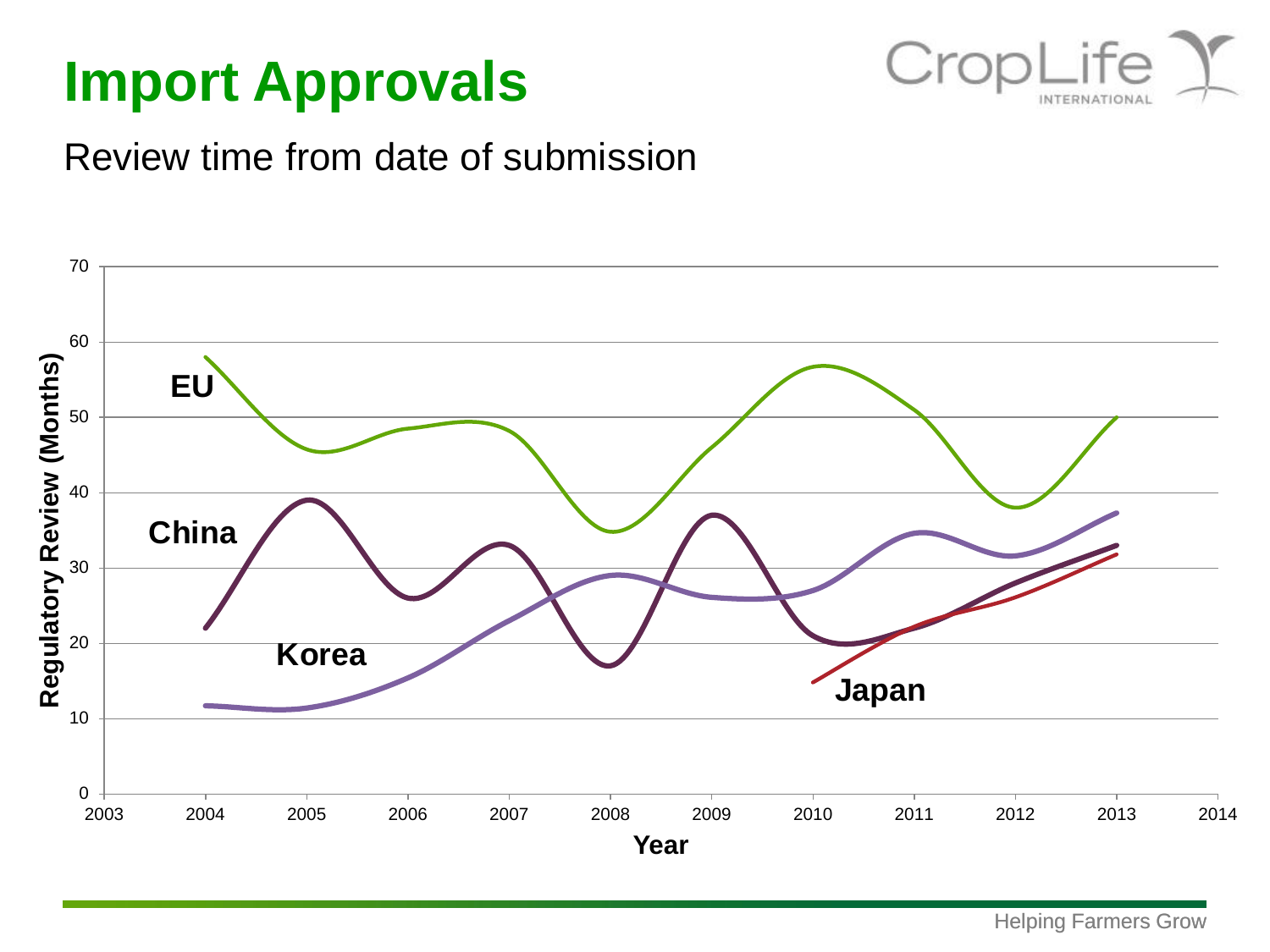#### **Import Approvals**



Reality: China's approval process requires additional 2+ years since import dossiers cannot be submitted until cultivation is approved elsewhere

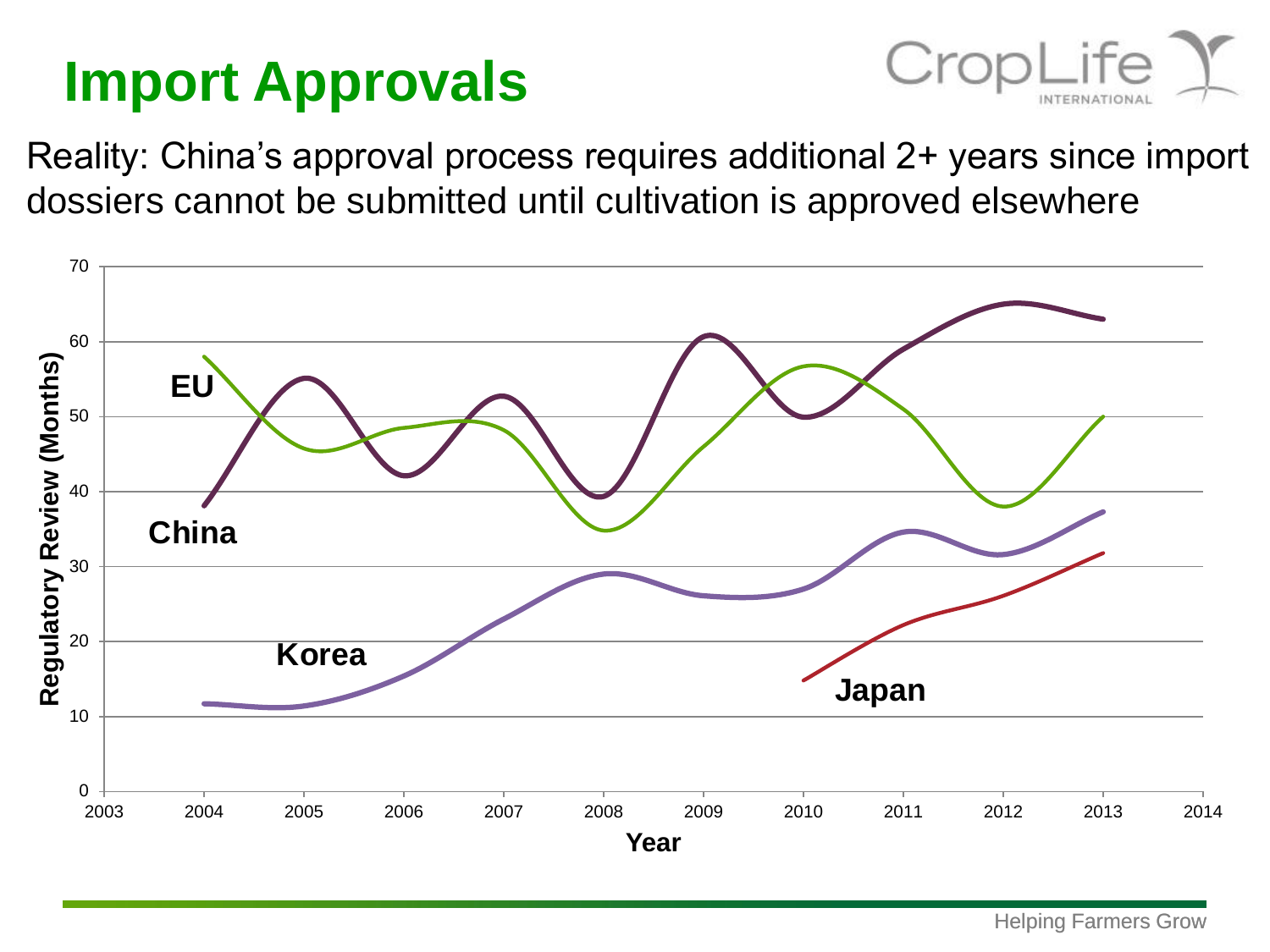

### **What is Being Done to Reduce Regulatory Barriers to Innovation and Trade?**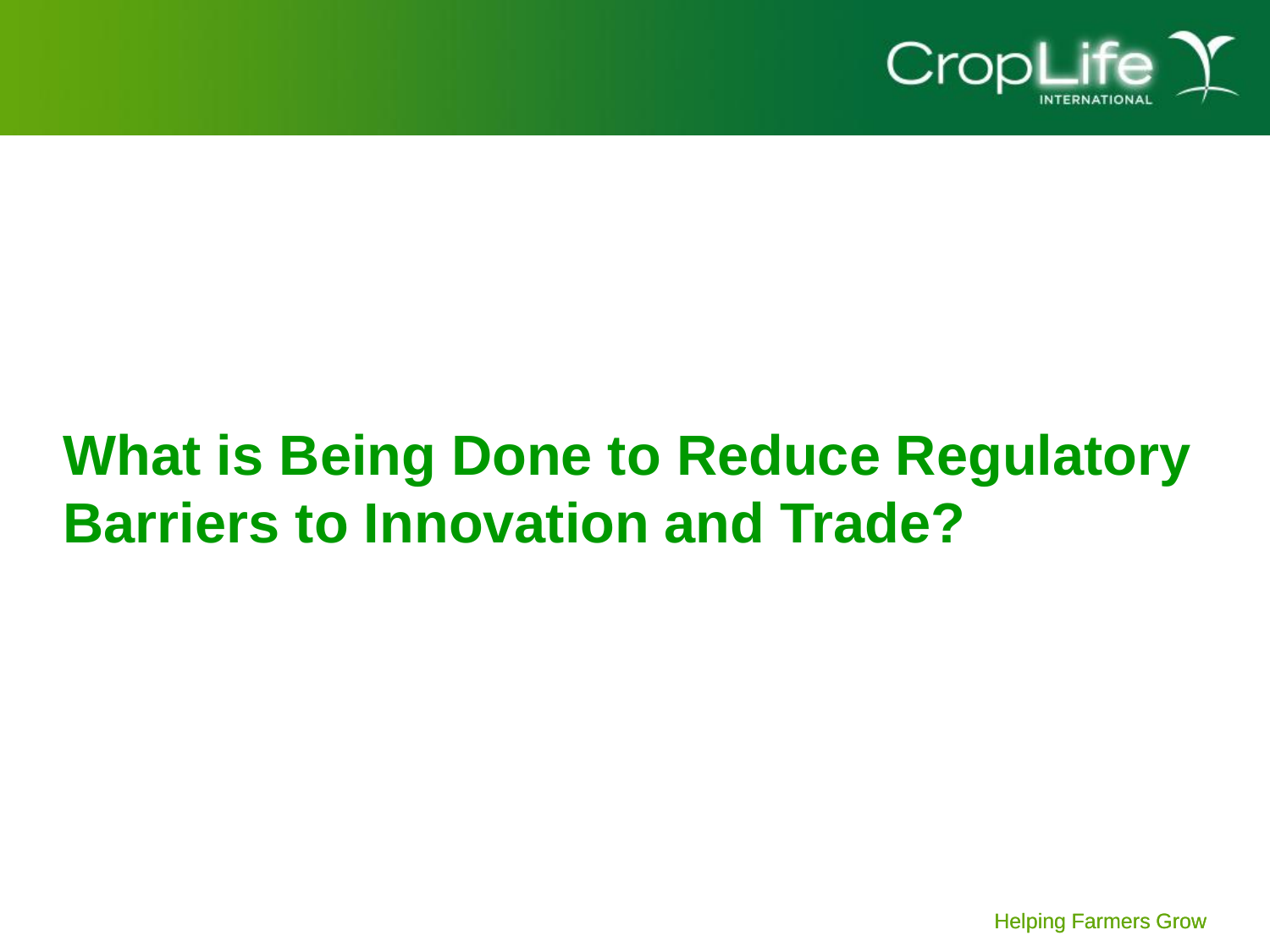## **CropLife & Coalition Engagement**

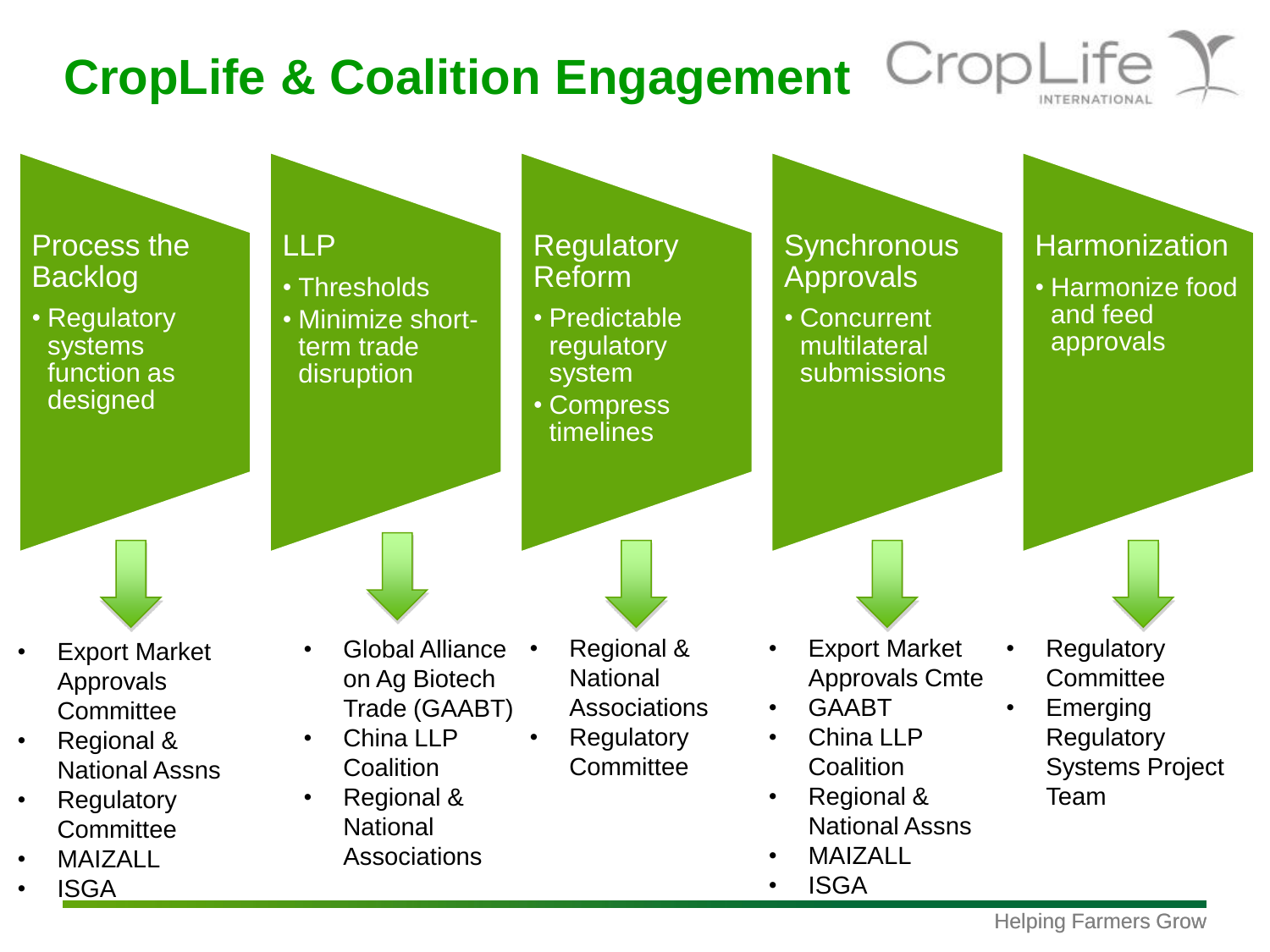## **Innovation and Market Access, Working Together**





- Dialogue, collaboration and communication
- Focus on sustainable food security goals
- Address market access and trade barriers disguised as regulatory issues
- Roles & **Responsibilities** 
	- Stewardship